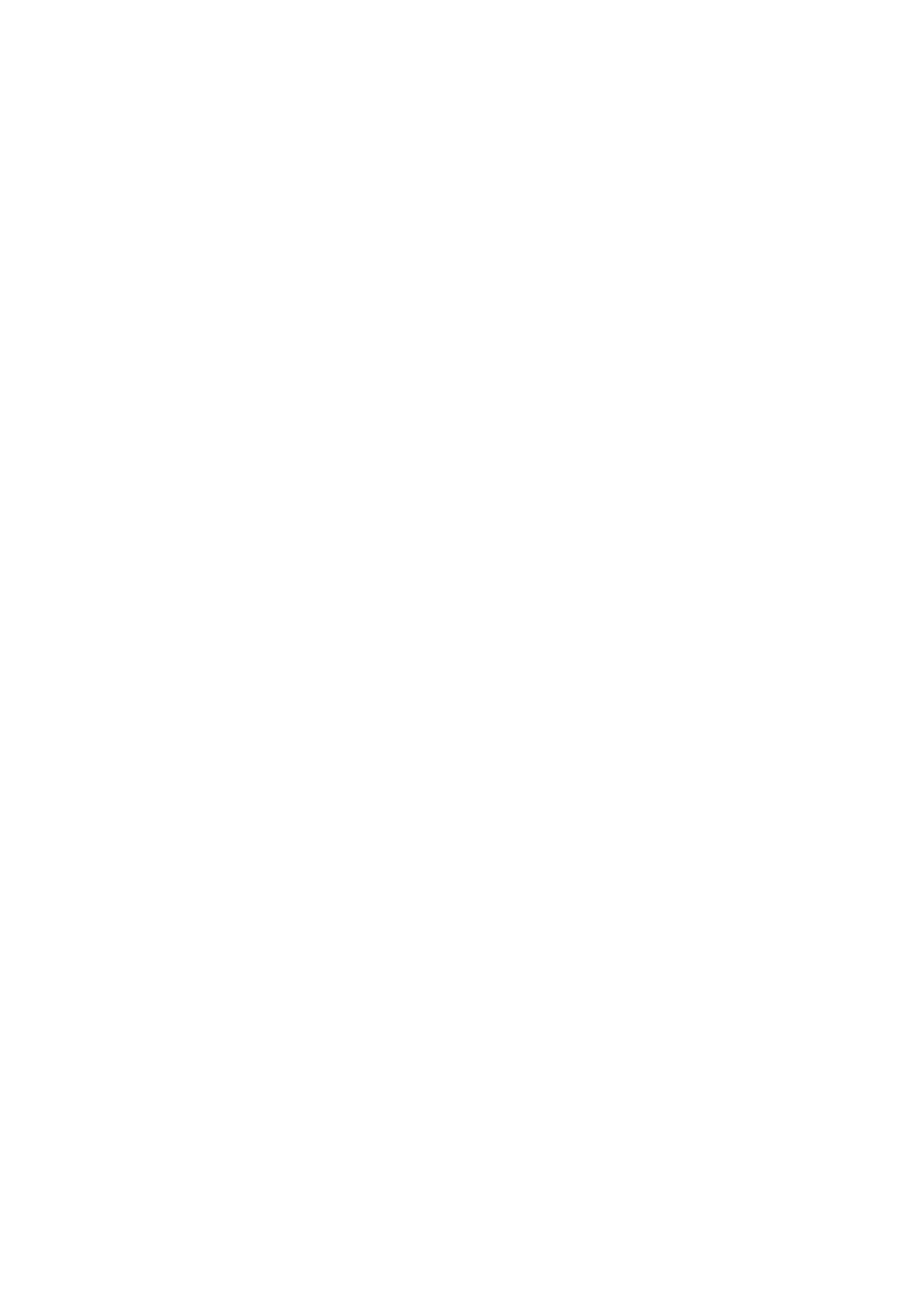

### **Operating Plan**  Operating Plan **2015 – 2016**   $2015 - 2016$

**Year End Report Year End Report**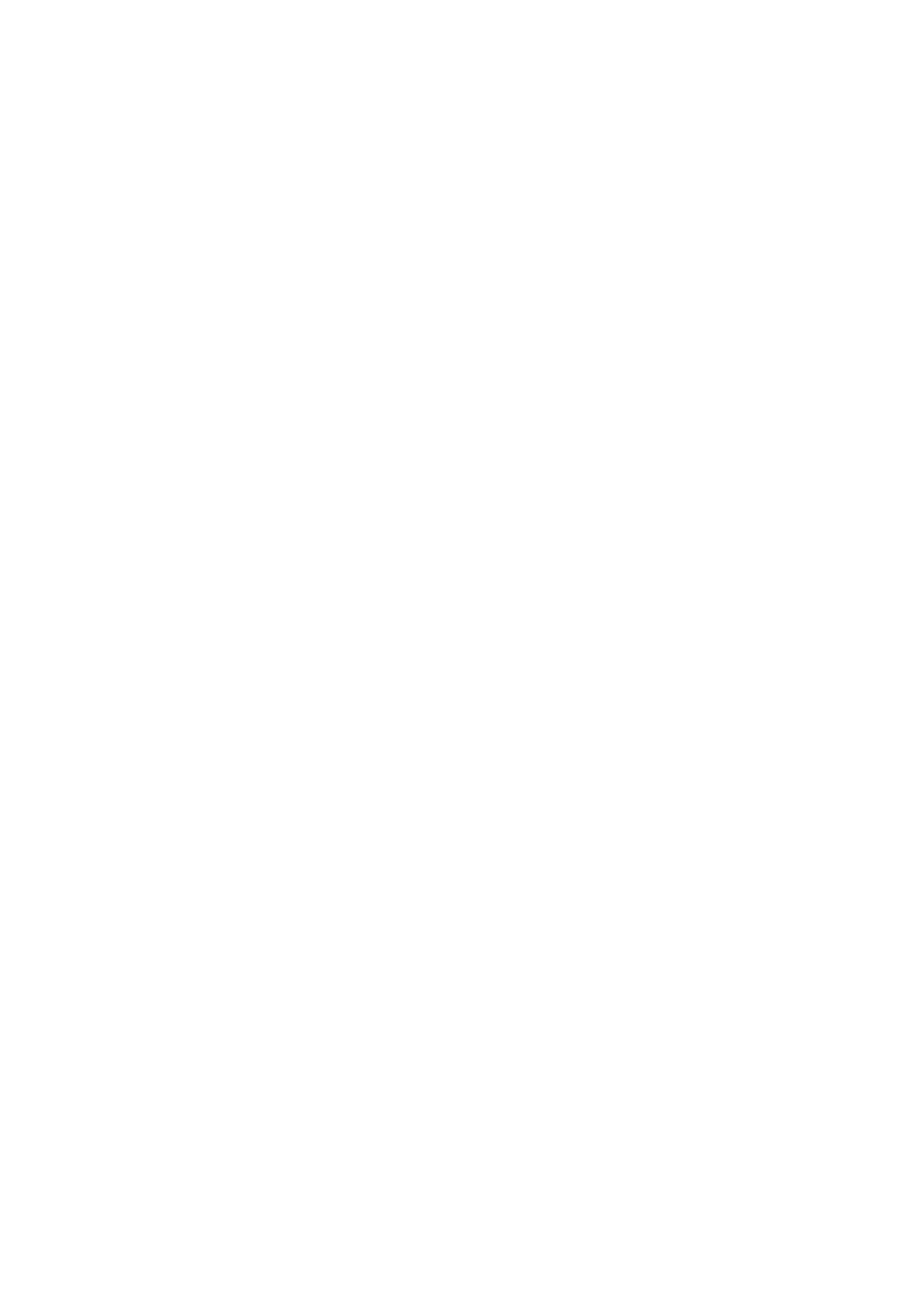| Deliver a range of collaborative procurement and supplier development services which supplic h support customers at a strategic and operational level | Deliver a range of shared services which support customers in the development of their professional, organisational and commercial capability | re effectiveness and efficiency of customer operations  | <b>Progress summary</b> | review the contract delivery plan. The smaller steering group of members<br>A flexible workforce model has been developed to resource the current<br>Category strategies have been completed for all key category areas to<br>options to enable further expansion of the portfolio are being explored;<br>An updated contract delivery plan which extends to March 2017 was<br>also met in April, August, October, November and January to provide<br>Commercial UIGs were held for all councils in June and December to<br>these include contract rationalisation, new funding models and cross<br>set the direction for future contract development and management.<br>presented to the joint committee in November. Alternative delivery<br>contract delivery plan. A resource planner is updated monthly to<br>reallocated resources where required.<br>sector partnership working.<br>ongoing input to plans.<br>$\bullet$<br>$\bullet$ | CSM programme. The project team has been evaluating a performance<br>Annual contract management reports analysing a range of market and<br>$\bullet$ A project was initiated in November to review all aspects of the existing<br>business data are produced for all contracts. These are discussed with<br>collaborative eCommerce tools. A pilot is being planned for 2016-17.<br>managers/peers to agree opportunities for continuous improvement.<br>management module (eSPM) which is available as part of national<br>$\bullet$ |
|-------------------------------------------------------------------------------------------------------------------------------------------------------|-----------------------------------------------------------------------------------------------------------------------------------------------|---------------------------------------------------------|-------------------------|----------------------------------------------------------------------------------------------------------------------------------------------------------------------------------------------------------------------------------------------------------------------------------------------------------------------------------------------------------------------------------------------------------------------------------------------------------------------------------------------------------------------------------------------------------------------------------------------------------------------------------------------------------------------------------------------------------------------------------------------------------------------------------------------------------------------------------------------------------------------------------------------------------------------------------------------|---------------------------------------------------------------------------------------------------------------------------------------------------------------------------------------------------------------------------------------------------------------------------------------------------------------------------------------------------------------------------------------------------------------------------------------------------------------------------------------------------------------------------------------|
|                                                                                                                                                       |                                                                                                                                               |                                                         | <b>RAG status</b>       | <mark>ු</mark>                                                                                                                                                                                                                                                                                                                                                                                                                                                                                                                                                                                                                                                                                                                                                                                                                                                                                                                               | <mark>ු</mark>                                                                                                                                                                                                                                                                                                                                                                                                                                                                                                                        |
|                                                                                                                                                       |                                                                                                                                               | Deliver a range of new shared services which support th | Year 1 Priorities       | Hold biannual Commercial<br>UIGs and interim steering<br>· Update rolling contract<br>resource the contract<br>delivery plan for joint<br>committee approval<br>workforce model to<br>strategies for all key<br>Develop category<br>Develop a flexible<br>group meetings<br>category areas<br>delivery plan<br>$\bullet$                                                                                                                                                                                                                                                                                                                                                                                                                                                                                                                                                                                                                     | Produce regular reports on<br>methodology and systems<br>contract performance<br>$\bullet$ Review CSM strategy,                                                                                                                                                                                                                                                                                                                                                                                                                       |
| $\overline{1}$ .                                                                                                                                      | $\overline{1}$ .                                                                                                                              | $\frac{3}{1}$                                           | <b>Activity</b>         | (a) Develop and implement a<br>contract plan aligned to<br>the strategic priorities of<br>member authorities                                                                                                                                                                                                                                                                                                                                                                                                                                                                                                                                                                                                                                                                                                                                                                                                                                 | (b) Develop and implement a<br>strategy and plan for the<br>delivery of contract and<br>supplier management                                                                                                                                                                                                                                                                                                                                                                                                                           |

# Goa1 1: Supporting the delivery of better and more effective public services **Goa1 1: Supporting the delivery of better and more effective public services**

**Strategic objectives** 

Strategic objectives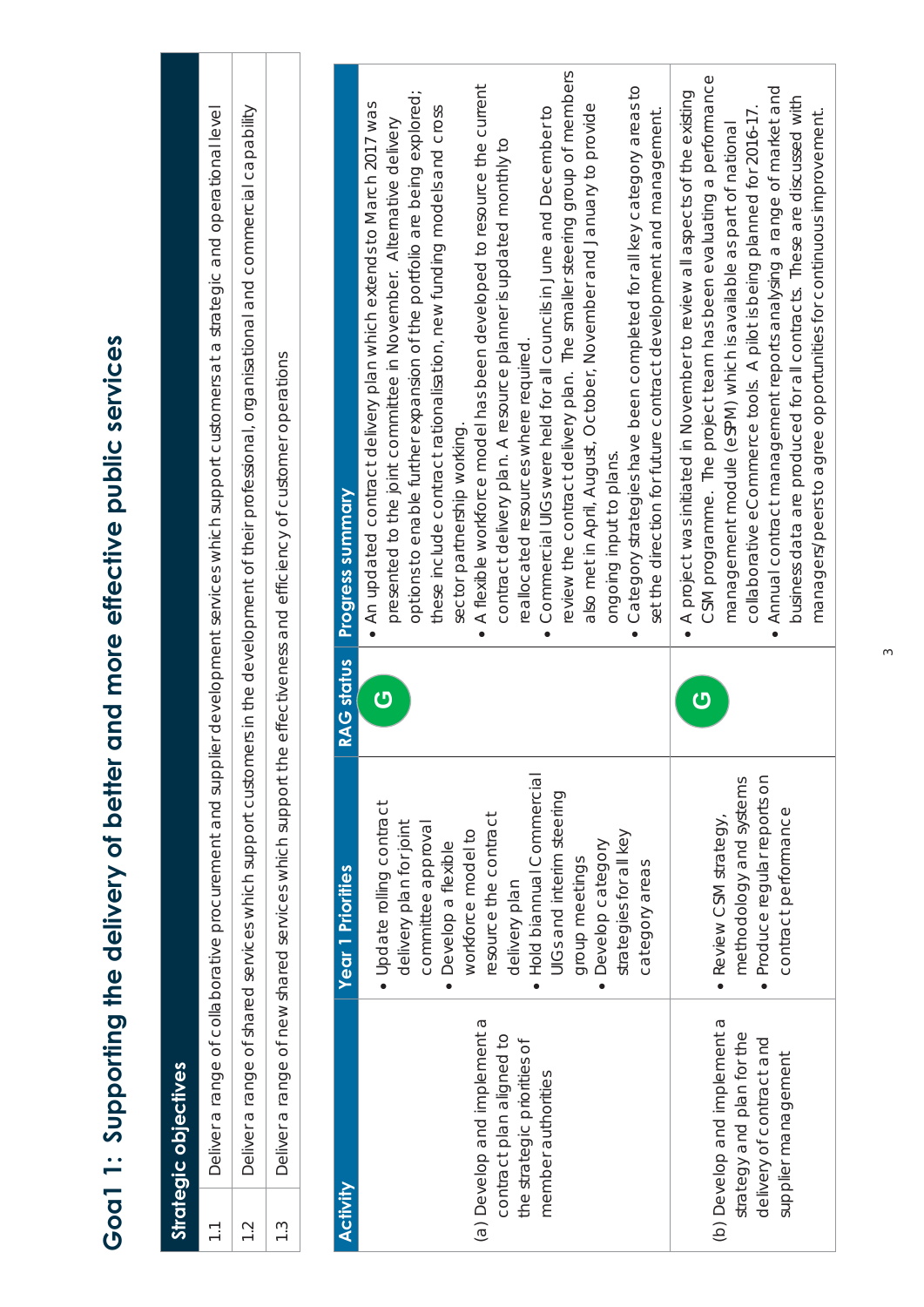| sector exhibitors and 700 suppliers. Plans will be developed during 2016-<br>awards presented to 11 suppliers across 7 categories. The ceremony<br>Supplier Development Programme (SDP), and attended by 39 public<br>formed part of a high profile event organised in partnership with the<br>17 for the future direction and frequency of the awards programme<br>The Supplier Excellence Awards were held in Glasgow in June, with | assessments<br>preparation. However, some councils have elected not to participate in<br>Assessors have<br>Seven local authorities took part in mock assessments during November.<br>ō<br>undertake Procurement<br>Six workshops took place throughout Scotland between August and<br>been selected from teams across the organisation to create a mix<br>October to help local authorities prepare for the new assessments<br>procurement, stakeholder and change management experience<br>The findings from this exercise have been shared with all councils<br>would delayed until May - October 2016 to allow further time for<br>Following consultation with councils, it was agreed that PCIP<br>assessments.<br>the assessments this year due to other business priorities<br>Four members of staff have been trained to<br>Capability Improvement Programme (PCIP)<br>$\bullet$<br>$\bullet$<br>$\bullet$<br>$\bullet$ | A Procurement Improvement Programme (PIP) steering group has been<br>Scotland Excel secured additional funding to continue the delivery of<br>A number of ad hoc services were delivered during 2015-16 including<br>re-established to plan priorities for this programme. The group met in<br>support for local transformation programmes, assessments to identify<br>February to agree priorities and will meet again in May to finalise<br>additional savings opportunity, and 'critical friend' workshops<br>reform activity in 2016-17 at the joint committee in November<br>proposals for a new programme.<br>$\bullet$<br>$\bullet$<br>$\bullet$ | Q <sub>1</sub> of<br>Requirements for a professional development qualification and modern<br>took place in March to identify requirements. eLearning was confirmed<br>a key priority, and a model has been developed around resources<br>qualification were ruled out by councils due to cost. Further research<br>2016-17 and the findings used to inform plans for roll out to the sector<br>available from professional organisations. This will be piloted during<br>apprenticeship support will be explored during this second phase<br>Initial 'procurement academy' proposals centred on a Masters<br>SB<br>$\bullet$ |
|---------------------------------------------------------------------------------------------------------------------------------------------------------------------------------------------------------------------------------------------------------------------------------------------------------------------------------------------------------------------------------------------------------------------------------------|--------------------------------------------------------------------------------------------------------------------------------------------------------------------------------------------------------------------------------------------------------------------------------------------------------------------------------------------------------------------------------------------------------------------------------------------------------------------------------------------------------------------------------------------------------------------------------------------------------------------------------------------------------------------------------------------------------------------------------------------------------------------------------------------------------------------------------------------------------------------------------------------------------------------------------|---------------------------------------------------------------------------------------------------------------------------------------------------------------------------------------------------------------------------------------------------------------------------------------------------------------------------------------------------------------------------------------------------------------------------------------------------------------------------------------------------------------------------------------------------------------------------------------------------------------------------------------------------------|------------------------------------------------------------------------------------------------------------------------------------------------------------------------------------------------------------------------------------------------------------------------------------------------------------------------------------------------------------------------------------------------------------------------------------------------------------------------------------------------------------------------------------------------------------------------------------------------------------------------------|
| Ū                                                                                                                                                                                                                                                                                                                                                                                                                                     |                                                                                                                                                                                                                                                                                                                                                                                                                                                                                                                                                                                                                                                                                                                                                                                                                                                                                                                                | ෆ                                                                                                                                                                                                                                                                                                                                                                                                                                                                                                                                                                                                                                                       | ෆ                                                                                                                                                                                                                                                                                                                                                                                                                                                                                                                                                                                                                            |
| · Launch Supplier Excellence<br>Award programme                                                                                                                                                                                                                                                                                                                                                                                       | Agree assessment schedule<br>and complete assessments<br>Develop and implement<br>in line with the schedule<br>· Identify and train PCIP<br>PCIP workshops and<br>training for councils<br>assessors                                                                                                                                                                                                                                                                                                                                                                                                                                                                                                                                                                                                                                                                                                                           | Secure funding to support<br>the continued delivery of<br>programme of capability<br>capability and change<br>Develop and deliver a<br>and change services<br>agreed with councils<br>services                                                                                                                                                                                                                                                                                                                                                                                                                                                          | and development services<br>future delivery of learning<br>Develop a model for the<br>implementing eLearning<br>Develop a strategy for<br>in line with council<br>requirements<br>capability<br>$\bullet$                                                                                                                                                                                                                                                                                                                                                                                                                    |
| (c) Develop and implement a<br>strategy and plan for<br>improving supplier<br>performance                                                                                                                                                                                                                                                                                                                                             | new national procurement<br>(d) Manage the rollout of a<br>capability assessment to<br>the local government<br>sector                                                                                                                                                                                                                                                                                                                                                                                                                                                                                                                                                                                                                                                                                                                                                                                                          | (e) Develop and implement a<br>support the development<br>programme to lead and<br>commercial capability<br>of procurement and                                                                                                                                                                                                                                                                                                                                                                                                                                                                                                                          | 'procurement academy' to<br>capability and encourage<br>(f) Develop and implement a<br>new entrants to public<br>support professional<br>procurement                                                                                                                                                                                                                                                                                                                                                                                                                                                                         |

 $\overline{4}$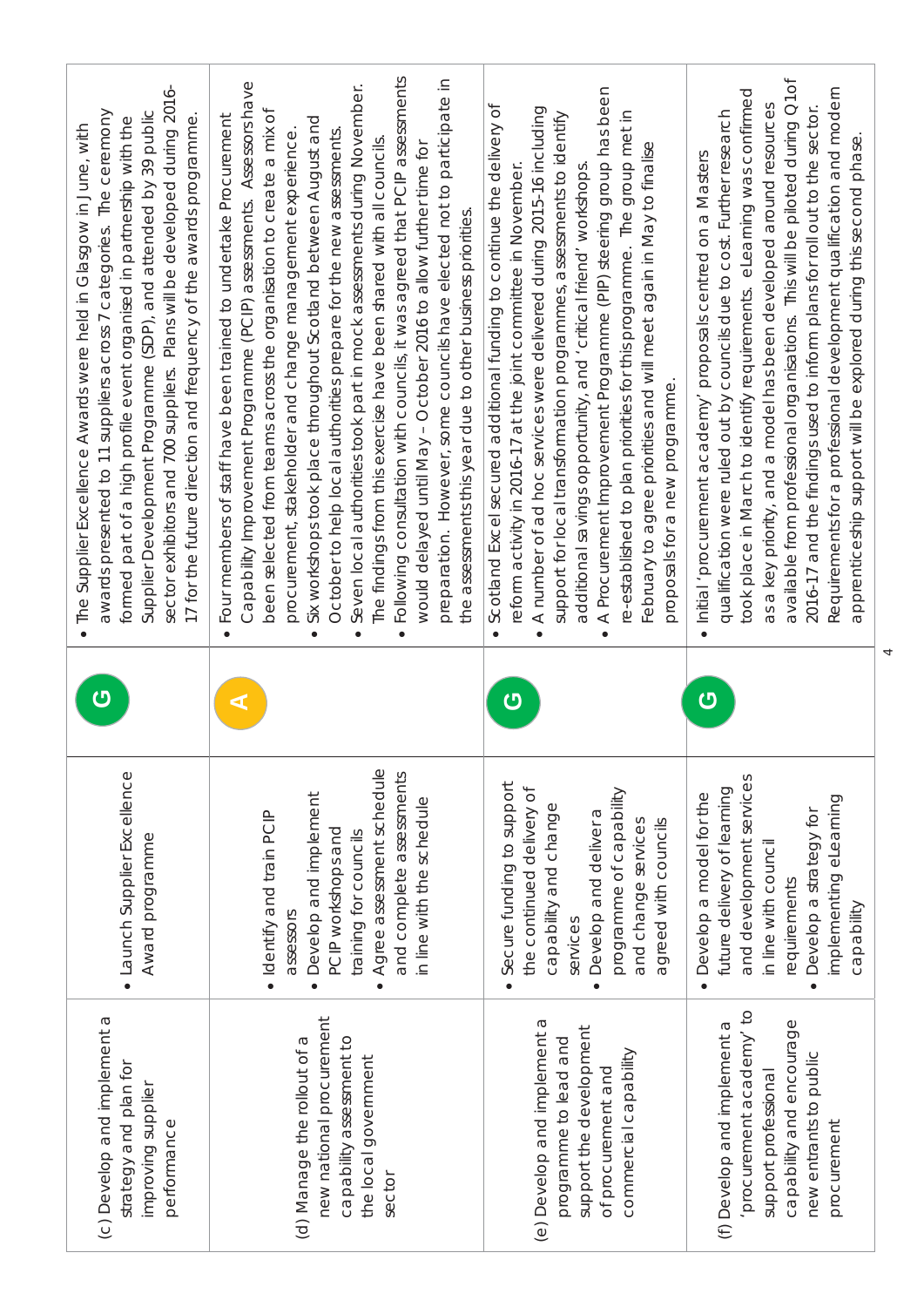| · Consultation with stakeholders as part of funding proposals identified | mited appetite for additional shared services at the present time. This | will be revisited as part of Year 2-3 plans with a view to helping local | authorities create efficiencies and progress their shared service goals. |                         |
|--------------------------------------------------------------------------|-------------------------------------------------------------------------|--------------------------------------------------------------------------|--------------------------------------------------------------------------|-------------------------|
| <u>p2</u>                                                                |                                                                         |                                                                          |                                                                          |                         |
| Develop a shared services<br>$\bullet$                                   |                                                                         | strategy aligned to                                                      | customer requirements                                                    |                         |
| (g) Develop and implement a<br>shared service offering for               |                                                                         | councils which meets their                                               | equirements in a changing                                                | public sector landscape |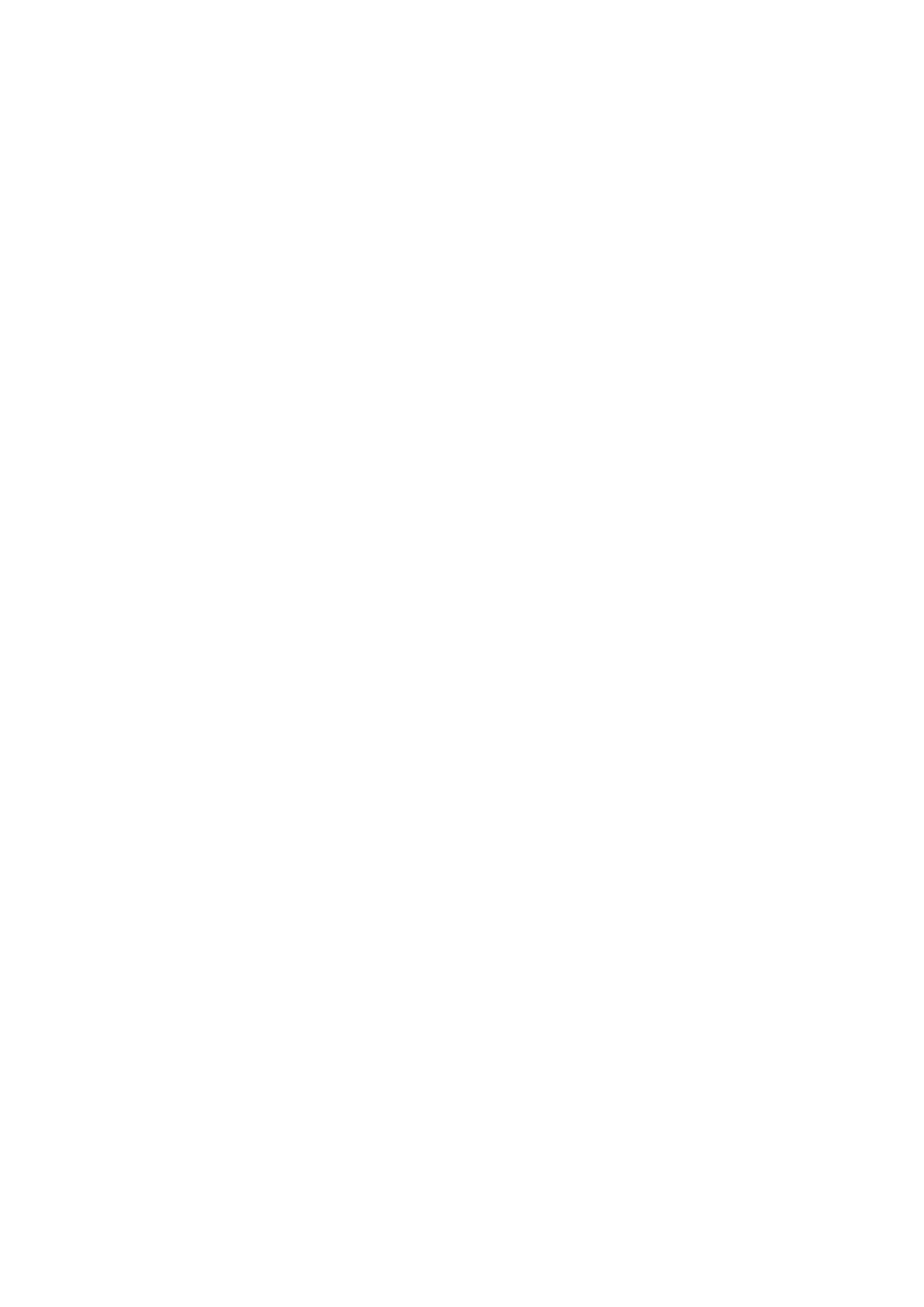| support of national policy<br>accreditation                                                                                                                                                           |                                                                                                                                                                                                                                                                                                                                                                                                                                                                                                                                                                                                                                                                                                                                                                                                                                                                                                                                                                                                                                                                                                                                                                                                                                                                                                                                                                                                                                                                                                                                                                                                                                                                                                                                                                                                                                                                                                                                                                                                                                                                                                                                       | <b>Strategic objectives</b>                                                                                                         |  |  |
|-------------------------------------------------------------------------------------------------------------------------------------------------------------------------------------------------------|---------------------------------------------------------------------------------------------------------------------------------------------------------------------------------------------------------------------------------------------------------------------------------------------------------------------------------------------------------------------------------------------------------------------------------------------------------------------------------------------------------------------------------------------------------------------------------------------------------------------------------------------------------------------------------------------------------------------------------------------------------------------------------------------------------------------------------------------------------------------------------------------------------------------------------------------------------------------------------------------------------------------------------------------------------------------------------------------------------------------------------------------------------------------------------------------------------------------------------------------------------------------------------------------------------------------------------------------------------------------------------------------------------------------------------------------------------------------------------------------------------------------------------------------------------------------------------------------------------------------------------------------------------------------------------------------------------------------------------------------------------------------------------------------------------------------------------------------------------------------------------------------------------------------------------------------------------------------------------------------------------------------------------------------------------------------------------------------------------------------------------------|-------------------------------------------------------------------------------------------------------------------------------------|--|--|
|                                                                                                                                                                                                       | Assessment of the Community Empowerment (Scotland) Act suggests it is<br>partnership with NSS and an engagement plan for IJBs is in development.<br>Procurement Policy Forum. All staff have been trained on new legislative<br>contract award recommendations and monitored alongside community<br>unlikely to have an immediate impact on Scotland Excel, although there<br>. The waste category strategy has been completed and Scotland Excel is<br>continuing to manage contracts which support councils with their waste<br>be maintained in 2016-17, and support provided to councils as required.<br>may be implications for procurement at local level. A watching brief will<br>statutory guidance material on workforce matters, and has considered<br>within all tenders since the requirement came into effect in November.<br>Supplier policies on payment of the Living Wage are reported within<br>• Scotland Excel supported the Scottish Government with developing<br>Scotland Excel supported the Scottish Government with developing<br>obligations and a plan to ensure compliance is being implemented<br>National Procurement in June. An action plan has been created in<br>statutory guidance on sustainable procurement through the Public<br>Scotland Excel held a successful HSCI stakeholder event with NSS<br>management obligations. A category forum will take place with<br>benefit commitments<br>stakeholders in June.<br>$\bullet$<br>$\bullet$<br>$\bullet$<br>$\bullet$<br>$\overline{\mathbf{C}}$<br><mark>ෆ</mark><br>suppliers' workforce policies<br>· Develop and implement an<br>strategy which continues to<br>· Develop a waste category<br>Develop an action plan to<br>action plan for complying<br>impact of the community<br>support health and social<br>support compliance with<br>environmental legislation<br>Develop monitoring and<br>incorporating workforce<br>with legislative changes<br>Assess the procurement<br>reporting capability for<br>care integration (HSCI)<br>• Develop a strategy for<br>matters in contracts<br>empowerment bill<br>$\bullet$<br>$\bullet$ | plementation of best practice in sustainable procurement<br><b>Progress summary</b><br><b>RAG datus</b><br><b>Year 1 Priorities</b> |  |  |
| The social care category strategy has been completed. The care homes<br>Develop a social care                                                                                                         | Scotland Excel achieved Living Wage accreditation in December in<br>Achieve Living Wage                                                                                                                                                                                                                                                                                                                                                                                                                                                                                                                                                                                                                                                                                                                                                                                                                                                                                                                                                                                                                                                                                                                                                                                                                                                                                                                                                                                                                                                                                                                                                                                                                                                                                                                                                                                                                                                                                                                                                                                                                                               |                                                                                                                                     |  |  |
|                                                                                                                                                                                                       |                                                                                                                                                                                                                                                                                                                                                                                                                                                                                                                                                                                                                                                                                                                                                                                                                                                                                                                                                                                                                                                                                                                                                                                                                                                                                                                                                                                                                                                                                                                                                                                                                                                                                                                                                                                                                                                                                                                                                                                                                                                                                                                                       |                                                                                                                                     |  |  |
|                                                                                                                                                                                                       |                                                                                                                                                                                                                                                                                                                                                                                                                                                                                                                                                                                                                                                                                                                                                                                                                                                                                                                                                                                                                                                                                                                                                                                                                                                                                                                                                                                                                                                                                                                                                                                                                                                                                                                                                                                                                                                                                                                                                                                                                                                                                                                                       |                                                                                                                                     |  |  |
|                                                                                                                                                                                                       |                                                                                                                                                                                                                                                                                                                                                                                                                                                                                                                                                                                                                                                                                                                                                                                                                                                                                                                                                                                                                                                                                                                                                                                                                                                                                                                                                                                                                                                                                                                                                                                                                                                                                                                                                                                                                                                                                                                                                                                                                                                                                                                                       |                                                                                                                                     |  |  |
|                                                                                                                                                                                                       |                                                                                                                                                                                                                                                                                                                                                                                                                                                                                                                                                                                                                                                                                                                                                                                                                                                                                                                                                                                                                                                                                                                                                                                                                                                                                                                                                                                                                                                                                                                                                                                                                                                                                                                                                                                                                                                                                                                                                                                                                                                                                                                                       |                                                                                                                                     |  |  |
|                                                                                                                                                                                                       |                                                                                                                                                                                                                                                                                                                                                                                                                                                                                                                                                                                                                                                                                                                                                                                                                                                                                                                                                                                                                                                                                                                                                                                                                                                                                                                                                                                                                                                                                                                                                                                                                                                                                                                                                                                                                                                                                                                                                                                                                                                                                                                                       |                                                                                                                                     |  |  |
|                                                                                                                                                                                                       |                                                                                                                                                                                                                                                                                                                                                                                                                                                                                                                                                                                                                                                                                                                                                                                                                                                                                                                                                                                                                                                                                                                                                                                                                                                                                                                                                                                                                                                                                                                                                                                                                                                                                                                                                                                                                                                                                                                                                                                                                                                                                                                                       |                                                                                                                                     |  |  |
|                                                                                                                                                                                                       |                                                                                                                                                                                                                                                                                                                                                                                                                                                                                                                                                                                                                                                                                                                                                                                                                                                                                                                                                                                                                                                                                                                                                                                                                                                                                                                                                                                                                                                                                                                                                                                                                                                                                                                                                                                                                                                                                                                                                                                                                                                                                                                                       |                                                                                                                                     |  |  |
|                                                                                                                                                                                                       |                                                                                                                                                                                                                                                                                                                                                                                                                                                                                                                                                                                                                                                                                                                                                                                                                                                                                                                                                                                                                                                                                                                                                                                                                                                                                                                                                                                                                                                                                                                                                                                                                                                                                                                                                                                                                                                                                                                                                                                                                                                                                                                                       |                                                                                                                                     |  |  |
|                                                                                                                                                                                                       |                                                                                                                                                                                                                                                                                                                                                                                                                                                                                                                                                                                                                                                                                                                                                                                                                                                                                                                                                                                                                                                                                                                                                                                                                                                                                                                                                                                                                                                                                                                                                                                                                                                                                                                                                                                                                                                                                                                                                                                                                                                                                                                                       |                                                                                                                                     |  |  |
|                                                                                                                                                                                                       |                                                                                                                                                                                                                                                                                                                                                                                                                                                                                                                                                                                                                                                                                                                                                                                                                                                                                                                                                                                                                                                                                                                                                                                                                                                                                                                                                                                                                                                                                                                                                                                                                                                                                                                                                                                                                                                                                                                                                                                                                                                                                                                                       |                                                                                                                                     |  |  |
|                                                                                                                                                                                                       |                                                                                                                                                                                                                                                                                                                                                                                                                                                                                                                                                                                                                                                                                                                                                                                                                                                                                                                                                                                                                                                                                                                                                                                                                                                                                                                                                                                                                                                                                                                                                                                                                                                                                                                                                                                                                                                                                                                                                                                                                                                                                                                                       |                                                                                                                                     |  |  |
|                                                                                                                                                                                                       |                                                                                                                                                                                                                                                                                                                                                                                                                                                                                                                                                                                                                                                                                                                                                                                                                                                                                                                                                                                                                                                                                                                                                                                                                                                                                                                                                                                                                                                                                                                                                                                                                                                                                                                                                                                                                                                                                                                                                                                                                                                                                                                                       |                                                                                                                                     |  |  |
|                                                                                                                                                                                                       |                                                                                                                                                                                                                                                                                                                                                                                                                                                                                                                                                                                                                                                                                                                                                                                                                                                                                                                                                                                                                                                                                                                                                                                                                                                                                                                                                                                                                                                                                                                                                                                                                                                                                                                                                                                                                                                                                                                                                                                                                                                                                                                                       |                                                                                                                                     |  |  |
|                                                                                                                                                                                                       |                                                                                                                                                                                                                                                                                                                                                                                                                                                                                                                                                                                                                                                                                                                                                                                                                                                                                                                                                                                                                                                                                                                                                                                                                                                                                                                                                                                                                                                                                                                                                                                                                                                                                                                                                                                                                                                                                                                                                                                                                                                                                                                                       |                                                                                                                                     |  |  |
|                                                                                                                                                                                                       |                                                                                                                                                                                                                                                                                                                                                                                                                                                                                                                                                                                                                                                                                                                                                                                                                                                                                                                                                                                                                                                                                                                                                                                                                                                                                                                                                                                                                                                                                                                                                                                                                                                                                                                                                                                                                                                                                                                                                                                                                                                                                                                                       |                                                                                                                                     |  |  |
| government policy priorities                                                                                                                                                                          |                                                                                                                                                                                                                                                                                                                                                                                                                                                                                                                                                                                                                                                                                                                                                                                                                                                                                                                                                                                                                                                                                                                                                                                                                                                                                                                                                                                                                                                                                                                                                                                                                                                                                                                                                                                                                                                                                                                                                                                                                                                                                                                                       |                                                                                                                                     |  |  |
|                                                                                                                                                                                                       |                                                                                                                                                                                                                                                                                                                                                                                                                                                                                                                                                                                                                                                                                                                                                                                                                                                                                                                                                                                                                                                                                                                                                                                                                                                                                                                                                                                                                                                                                                                                                                                                                                                                                                                                                                                                                                                                                                                                                                                                                                                                                                                                       |                                                                                                                                     |  |  |
|                                                                                                                                                                                                       |                                                                                                                                                                                                                                                                                                                                                                                                                                                                                                                                                                                                                                                                                                                                                                                                                                                                                                                                                                                                                                                                                                                                                                                                                                                                                                                                                                                                                                                                                                                                                                                                                                                                                                                                                                                                                                                                                                                                                                                                                                                                                                                                       |                                                                                                                                     |  |  |
|                                                                                                                                                                                                       |                                                                                                                                                                                                                                                                                                                                                                                                                                                                                                                                                                                                                                                                                                                                                                                                                                                                                                                                                                                                                                                                                                                                                                                                                                                                                                                                                                                                                                                                                                                                                                                                                                                                                                                                                                                                                                                                                                                                                                                                                                                                                                                                       |                                                                                                                                     |  |  |
|                                                                                                                                                                                                       |                                                                                                                                                                                                                                                                                                                                                                                                                                                                                                                                                                                                                                                                                                                                                                                                                                                                                                                                                                                                                                                                                                                                                                                                                                                                                                                                                                                                                                                                                                                                                                                                                                                                                                                                                                                                                                                                                                                                                                                                                                                                                                                                       |                                                                                                                                     |  |  |
|                                                                                                                                                                                                       |                                                                                                                                                                                                                                                                                                                                                                                                                                                                                                                                                                                                                                                                                                                                                                                                                                                                                                                                                                                                                                                                                                                                                                                                                                                                                                                                                                                                                                                                                                                                                                                                                                                                                                                                                                                                                                                                                                                                                                                                                                                                                                                                       |                                                                                                                                     |  |  |
|                                                                                                                                                                                                       |                                                                                                                                                                                                                                                                                                                                                                                                                                                                                                                                                                                                                                                                                                                                                                                                                                                                                                                                                                                                                                                                                                                                                                                                                                                                                                                                                                                                                                                                                                                                                                                                                                                                                                                                                                                                                                                                                                                                                                                                                                                                                                                                       |                                                                                                                                     |  |  |
|                                                                                                                                                                                                       |                                                                                                                                                                                                                                                                                                                                                                                                                                                                                                                                                                                                                                                                                                                                                                                                                                                                                                                                                                                                                                                                                                                                                                                                                                                                                                                                                                                                                                                                                                                                                                                                                                                                                                                                                                                                                                                                                                                                                                                                                                                                                                                                       |                                                                                                                                     |  |  |
|                                                                                                                                                                                                       |                                                                                                                                                                                                                                                                                                                                                                                                                                                                                                                                                                                                                                                                                                                                                                                                                                                                                                                                                                                                                                                                                                                                                                                                                                                                                                                                                                                                                                                                                                                                                                                                                                                                                                                                                                                                                                                                                                                                                                                                                                                                                                                                       |                                                                                                                                     |  |  |
|                                                                                                                                                                                                       |                                                                                                                                                                                                                                                                                                                                                                                                                                                                                                                                                                                                                                                                                                                                                                                                                                                                                                                                                                                                                                                                                                                                                                                                                                                                                                                                                                                                                                                                                                                                                                                                                                                                                                                                                                                                                                                                                                                                                                                                                                                                                                                                       |                                                                                                                                     |  |  |
|                                                                                                                                                                                                       |                                                                                                                                                                                                                                                                                                                                                                                                                                                                                                                                                                                                                                                                                                                                                                                                                                                                                                                                                                                                                                                                                                                                                                                                                                                                                                                                                                                                                                                                                                                                                                                                                                                                                                                                                                                                                                                                                                                                                                                                                                                                                                                                       |                                                                                                                                     |  |  |
|                                                                                                                                                                                                       |                                                                                                                                                                                                                                                                                                                                                                                                                                                                                                                                                                                                                                                                                                                                                                                                                                                                                                                                                                                                                                                                                                                                                                                                                                                                                                                                                                                                                                                                                                                                                                                                                                                                                                                                                                                                                                                                                                                                                                                                                                                                                                                                       |                                                                                                                                     |  |  |
|                                                                                                                                                                                                       |                                                                                                                                                                                                                                                                                                                                                                                                                                                                                                                                                                                                                                                                                                                                                                                                                                                                                                                                                                                                                                                                                                                                                                                                                                                                                                                                                                                                                                                                                                                                                                                                                                                                                                                                                                                                                                                                                                                                                                                                                                                                                                                                       |                                                                                                                                     |  |  |
|                                                                                                                                                                                                       |                                                                                                                                                                                                                                                                                                                                                                                                                                                                                                                                                                                                                                                                                                                                                                                                                                                                                                                                                                                                                                                                                                                                                                                                                                                                                                                                                                                                                                                                                                                                                                                                                                                                                                                                                                                                                                                                                                                                                                                                                                                                                                                                       |                                                                                                                                     |  |  |
|                                                                                                                                                                                                       |                                                                                                                                                                                                                                                                                                                                                                                                                                                                                                                                                                                                                                                                                                                                                                                                                                                                                                                                                                                                                                                                                                                                                                                                                                                                                                                                                                                                                                                                                                                                                                                                                                                                                                                                                                                                                                                                                                                                                                                                                                                                                                                                       |                                                                                                                                     |  |  |
|                                                                                                                                                                                                       |                                                                                                                                                                                                                                                                                                                                                                                                                                                                                                                                                                                                                                                                                                                                                                                                                                                                                                                                                                                                                                                                                                                                                                                                                                                                                                                                                                                                                                                                                                                                                                                                                                                                                                                                                                                                                                                                                                                                                                                                                                                                                                                                       |                                                                                                                                     |  |  |
|                                                                                                                                                                                                       |                                                                                                                                                                                                                                                                                                                                                                                                                                                                                                                                                                                                                                                                                                                                                                                                                                                                                                                                                                                                                                                                                                                                                                                                                                                                                                                                                                                                                                                                                                                                                                                                                                                                                                                                                                                                                                                                                                                                                                                                                                                                                                                                       |                                                                                                                                     |  |  |
|                                                                                                                                                                                                       |                                                                                                                                                                                                                                                                                                                                                                                                                                                                                                                                                                                                                                                                                                                                                                                                                                                                                                                                                                                                                                                                                                                                                                                                                                                                                                                                                                                                                                                                                                                                                                                                                                                                                                                                                                                                                                                                                                                                                                                                                                                                                                                                       |                                                                                                                                     |  |  |
|                                                                                                                                                                                                       |                                                                                                                                                                                                                                                                                                                                                                                                                                                                                                                                                                                                                                                                                                                                                                                                                                                                                                                                                                                                                                                                                                                                                                                                                                                                                                                                                                                                                                                                                                                                                                                                                                                                                                                                                                                                                                                                                                                                                                                                                                                                                                                                       |                                                                                                                                     |  |  |
|                                                                                                                                                                                                       |                                                                                                                                                                                                                                                                                                                                                                                                                                                                                                                                                                                                                                                                                                                                                                                                                                                                                                                                                                                                                                                                                                                                                                                                                                                                                                                                                                                                                                                                                                                                                                                                                                                                                                                                                                                                                                                                                                                                                                                                                                                                                                                                       |                                                                                                                                     |  |  |
|                                                                                                                                                                                                       |                                                                                                                                                                                                                                                                                                                                                                                                                                                                                                                                                                                                                                                                                                                                                                                                                                                                                                                                                                                                                                                                                                                                                                                                                                                                                                                                                                                                                                                                                                                                                                                                                                                                                                                                                                                                                                                                                                                                                                                                                                                                                                                                       |                                                                                                                                     |  |  |
|                                                                                                                                                                                                       |                                                                                                                                                                                                                                                                                                                                                                                                                                                                                                                                                                                                                                                                                                                                                                                                                                                                                                                                                                                                                                                                                                                                                                                                                                                                                                                                                                                                                                                                                                                                                                                                                                                                                                                                                                                                                                                                                                                                                                                                                                                                                                                                       |                                                                                                                                     |  |  |
|                                                                                                                                                                                                       |                                                                                                                                                                                                                                                                                                                                                                                                                                                                                                                                                                                                                                                                                                                                                                                                                                                                                                                                                                                                                                                                                                                                                                                                                                                                                                                                                                                                                                                                                                                                                                                                                                                                                                                                                                                                                                                                                                                                                                                                                                                                                                                                       |                                                                                                                                     |  |  |
|                                                                                                                                                                                                       |                                                                                                                                                                                                                                                                                                                                                                                                                                                                                                                                                                                                                                                                                                                                                                                                                                                                                                                                                                                                                                                                                                                                                                                                                                                                                                                                                                                                                                                                                                                                                                                                                                                                                                                                                                                                                                                                                                                                                                                                                                                                                                                                       |                                                                                                                                     |  |  |
|                                                                                                                                                                                                       |                                                                                                                                                                                                                                                                                                                                                                                                                                                                                                                                                                                                                                                                                                                                                                                                                                                                                                                                                                                                                                                                                                                                                                                                                                                                                                                                                                                                                                                                                                                                                                                                                                                                                                                                                                                                                                                                                                                                                                                                                                                                                                                                       |                                                                                                                                     |  |  |
|                                                                                                                                                                                                       |                                                                                                                                                                                                                                                                                                                                                                                                                                                                                                                                                                                                                                                                                                                                                                                                                                                                                                                                                                                                                                                                                                                                                                                                                                                                                                                                                                                                                                                                                                                                                                                                                                                                                                                                                                                                                                                                                                                                                                                                                                                                                                                                       |                                                                                                                                     |  |  |
|                                                                                                                                                                                                       |                                                                                                                                                                                                                                                                                                                                                                                                                                                                                                                                                                                                                                                                                                                                                                                                                                                                                                                                                                                                                                                                                                                                                                                                                                                                                                                                                                                                                                                                                                                                                                                                                                                                                                                                                                                                                                                                                                                                                                                                                                                                                                                                       |                                                                                                                                     |  |  |
|                                                                                                                                                                                                       |                                                                                                                                                                                                                                                                                                                                                                                                                                                                                                                                                                                                                                                                                                                                                                                                                                                                                                                                                                                                                                                                                                                                                                                                                                                                                                                                                                                                                                                                                                                                                                                                                                                                                                                                                                                                                                                                                                                                                                                                                                                                                                                                       |                                                                                                                                     |  |  |
|                                                                                                                                                                                                       |                                                                                                                                                                                                                                                                                                                                                                                                                                                                                                                                                                                                                                                                                                                                                                                                                                                                                                                                                                                                                                                                                                                                                                                                                                                                                                                                                                                                                                                                                                                                                                                                                                                                                                                                                                                                                                                                                                                                                                                                                                                                                                                                       |                                                                                                                                     |  |  |
|                                                                                                                                                                                                       |                                                                                                                                                                                                                                                                                                                                                                                                                                                                                                                                                                                                                                                                                                                                                                                                                                                                                                                                                                                                                                                                                                                                                                                                                                                                                                                                                                                                                                                                                                                                                                                                                                                                                                                                                                                                                                                                                                                                                                                                                                                                                                                                       |                                                                                                                                     |  |  |
|                                                                                                                                                                                                       |                                                                                                                                                                                                                                                                                                                                                                                                                                                                                                                                                                                                                                                                                                                                                                                                                                                                                                                                                                                                                                                                                                                                                                                                                                                                                                                                                                                                                                                                                                                                                                                                                                                                                                                                                                                                                                                                                                                                                                                                                                                                                                                                       |                                                                                                                                     |  |  |
|                                                                                                                                                                                                       |                                                                                                                                                                                                                                                                                                                                                                                                                                                                                                                                                                                                                                                                                                                                                                                                                                                                                                                                                                                                                                                                                                                                                                                                                                                                                                                                                                                                                                                                                                                                                                                                                                                                                                                                                                                                                                                                                                                                                                                                                                                                                                                                       |                                                                                                                                     |  |  |
|                                                                                                                                                                                                       |                                                                                                                                                                                                                                                                                                                                                                                                                                                                                                                                                                                                                                                                                                                                                                                                                                                                                                                                                                                                                                                                                                                                                                                                                                                                                                                                                                                                                                                                                                                                                                                                                                                                                                                                                                                                                                                                                                                                                                                                                                                                                                                                       |                                                                                                                                     |  |  |
|                                                                                                                                                                                                       |                                                                                                                                                                                                                                                                                                                                                                                                                                                                                                                                                                                                                                                                                                                                                                                                                                                                                                                                                                                                                                                                                                                                                                                                                                                                                                                                                                                                                                                                                                                                                                                                                                                                                                                                                                                                                                                                                                                                                                                                                                                                                                                                       |                                                                                                                                     |  |  |
|                                                                                                                                                                                                       |                                                                                                                                                                                                                                                                                                                                                                                                                                                                                                                                                                                                                                                                                                                                                                                                                                                                                                                                                                                                                                                                                                                                                                                                                                                                                                                                                                                                                                                                                                                                                                                                                                                                                                                                                                                                                                                                                                                                                                                                                                                                                                                                       |                                                                                                                                     |  |  |
|                                                                                                                                                                                                       |                                                                                                                                                                                                                                                                                                                                                                                                                                                                                                                                                                                                                                                                                                                                                                                                                                                                                                                                                                                                                                                                                                                                                                                                                                                                                                                                                                                                                                                                                                                                                                                                                                                                                                                                                                                                                                                                                                                                                                                                                                                                                                                                       |                                                                                                                                     |  |  |
|                                                                                                                                                                                                       |                                                                                                                                                                                                                                                                                                                                                                                                                                                                                                                                                                                                                                                                                                                                                                                                                                                                                                                                                                                                                                                                                                                                                                                                                                                                                                                                                                                                                                                                                                                                                                                                                                                                                                                                                                                                                                                                                                                                                                                                                                                                                                                                       |                                                                                                                                     |  |  |
|                                                                                                                                                                                                       |                                                                                                                                                                                                                                                                                                                                                                                                                                                                                                                                                                                                                                                                                                                                                                                                                                                                                                                                                                                                                                                                                                                                                                                                                                                                                                                                                                                                                                                                                                                                                                                                                                                                                                                                                                                                                                                                                                                                                                                                                                                                                                                                       |                                                                                                                                     |  |  |
|                                                                                                                                                                                                       |                                                                                                                                                                                                                                                                                                                                                                                                                                                                                                                                                                                                                                                                                                                                                                                                                                                                                                                                                                                                                                                                                                                                                                                                                                                                                                                                                                                                                                                                                                                                                                                                                                                                                                                                                                                                                                                                                                                                                                                                                                                                                                                                       |                                                                                                                                     |  |  |
|                                                                                                                                                                                                       |                                                                                                                                                                                                                                                                                                                                                                                                                                                                                                                                                                                                                                                                                                                                                                                                                                                                                                                                                                                                                                                                                                                                                                                                                                                                                                                                                                                                                                                                                                                                                                                                                                                                                                                                                                                                                                                                                                                                                                                                                                                                                                                                       |                                                                                                                                     |  |  |
|                                                                                                                                                                                                       |                                                                                                                                                                                                                                                                                                                                                                                                                                                                                                                                                                                                                                                                                                                                                                                                                                                                                                                                                                                                                                                                                                                                                                                                                                                                                                                                                                                                                                                                                                                                                                                                                                                                                                                                                                                                                                                                                                                                                                                                                                                                                                                                       |                                                                                                                                     |  |  |
|                                                                                                                                                                                                       |                                                                                                                                                                                                                                                                                                                                                                                                                                                                                                                                                                                                                                                                                                                                                                                                                                                                                                                                                                                                                                                                                                                                                                                                                                                                                                                                                                                                                                                                                                                                                                                                                                                                                                                                                                                                                                                                                                                                                                                                                                                                                                                                       |                                                                                                                                     |  |  |
|                                                                                                                                                                                                       |                                                                                                                                                                                                                                                                                                                                                                                                                                                                                                                                                                                                                                                                                                                                                                                                                                                                                                                                                                                                                                                                                                                                                                                                                                                                                                                                                                                                                                                                                                                                                                                                                                                                                                                                                                                                                                                                                                                                                                                                                                                                                                                                       |                                                                                                                                     |  |  |
|                                                                                                                                                                                                       |                                                                                                                                                                                                                                                                                                                                                                                                                                                                                                                                                                                                                                                                                                                                                                                                                                                                                                                                                                                                                                                                                                                                                                                                                                                                                                                                                                                                                                                                                                                                                                                                                                                                                                                                                                                                                                                                                                                                                                                                                                                                                                                                       |                                                                                                                                     |  |  |
|                                                                                                                                                                                                       |                                                                                                                                                                                                                                                                                                                                                                                                                                                                                                                                                                                                                                                                                                                                                                                                                                                                                                                                                                                                                                                                                                                                                                                                                                                                                                                                                                                                                                                                                                                                                                                                                                                                                                                                                                                                                                                                                                                                                                                                                                                                                                                                       |                                                                                                                                     |  |  |
|                                                                                                                                                                                                       |                                                                                                                                                                                                                                                                                                                                                                                                                                                                                                                                                                                                                                                                                                                                                                                                                                                                                                                                                                                                                                                                                                                                                                                                                                                                                                                                                                                                                                                                                                                                                                                                                                                                                                                                                                                                                                                                                                                                                                                                                                                                                                                                       |                                                                                                                                     |  |  |
|                                                                                                                                                                                                       |                                                                                                                                                                                                                                                                                                                                                                                                                                                                                                                                                                                                                                                                                                                                                                                                                                                                                                                                                                                                                                                                                                                                                                                                                                                                                                                                                                                                                                                                                                                                                                                                                                                                                                                                                                                                                                                                                                                                                                                                                                                                                                                                       |                                                                                                                                     |  |  |
|                                                                                                                                                                                                       |                                                                                                                                                                                                                                                                                                                                                                                                                                                                                                                                                                                                                                                                                                                                                                                                                                                                                                                                                                                                                                                                                                                                                                                                                                                                                                                                                                                                                                                                                                                                                                                                                                                                                                                                                                                                                                                                                                                                                                                                                                                                                                                                       |                                                                                                                                     |  |  |
|                                                                                                                                                                                                       |                                                                                                                                                                                                                                                                                                                                                                                                                                                                                                                                                                                                                                                                                                                                                                                                                                                                                                                                                                                                                                                                                                                                                                                                                                                                                                                                                                                                                                                                                                                                                                                                                                                                                                                                                                                                                                                                                                                                                                                                                                                                                                                                       |                                                                                                                                     |  |  |
|                                                                                                                                                                                                       |                                                                                                                                                                                                                                                                                                                                                                                                                                                                                                                                                                                                                                                                                                                                                                                                                                                                                                                                                                                                                                                                                                                                                                                                                                                                                                                                                                                                                                                                                                                                                                                                                                                                                                                                                                                                                                                                                                                                                                                                                                                                                                                                       |                                                                                                                                     |  |  |
|                                                                                                                                                                                                       |                                                                                                                                                                                                                                                                                                                                                                                                                                                                                                                                                                                                                                                                                                                                                                                                                                                                                                                                                                                                                                                                                                                                                                                                                                                                                                                                                                                                                                                                                                                                                                                                                                                                                                                                                                                                                                                                                                                                                                                                                                                                                                                                       |                                                                                                                                     |  |  |
|                                                                                                                                                                                                       |                                                                                                                                                                                                                                                                                                                                                                                                                                                                                                                                                                                                                                                                                                                                                                                                                                                                                                                                                                                                                                                                                                                                                                                                                                                                                                                                                                                                                                                                                                                                                                                                                                                                                                                                                                                                                                                                                                                                                                                                                                                                                                                                       |                                                                                                                                     |  |  |
|                                                                                                                                                                                                       |                                                                                                                                                                                                                                                                                                                                                                                                                                                                                                                                                                                                                                                                                                                                                                                                                                                                                                                                                                                                                                                                                                                                                                                                                                                                                                                                                                                                                                                                                                                                                                                                                                                                                                                                                                                                                                                                                                                                                                                                                                                                                                                                       |                                                                                                                                     |  |  |
|                                                                                                                                                                                                       |                                                                                                                                                                                                                                                                                                                                                                                                                                                                                                                                                                                                                                                                                                                                                                                                                                                                                                                                                                                                                                                                                                                                                                                                                                                                                                                                                                                                                                                                                                                                                                                                                                                                                                                                                                                                                                                                                                                                                                                                                                                                                                                                       |                                                                                                                                     |  |  |
|                                                                                                                                                                                                       |                                                                                                                                                                                                                                                                                                                                                                                                                                                                                                                                                                                                                                                                                                                                                                                                                                                                                                                                                                                                                                                                                                                                                                                                                                                                                                                                                                                                                                                                                                                                                                                                                                                                                                                                                                                                                                                                                                                                                                                                                                                                                                                                       |                                                                                                                                     |  |  |
|                                                                                                                                                                                                       |                                                                                                                                                                                                                                                                                                                                                                                                                                                                                                                                                                                                                                                                                                                                                                                                                                                                                                                                                                                                                                                                                                                                                                                                                                                                                                                                                                                                                                                                                                                                                                                                                                                                                                                                                                                                                                                                                                                                                                                                                                                                                                                                       |                                                                                                                                     |  |  |
|                                                                                                                                                                                                       |                                                                                                                                                                                                                                                                                                                                                                                                                                                                                                                                                                                                                                                                                                                                                                                                                                                                                                                                                                                                                                                                                                                                                                                                                                                                                                                                                                                                                                                                                                                                                                                                                                                                                                                                                                                                                                                                                                                                                                                                                                                                                                                                       |                                                                                                                                     |  |  |
|                                                                                                                                                                                                       |                                                                                                                                                                                                                                                                                                                                                                                                                                                                                                                                                                                                                                                                                                                                                                                                                                                                                                                                                                                                                                                                                                                                                                                                                                                                                                                                                                                                                                                                                                                                                                                                                                                                                                                                                                                                                                                                                                                                                                                                                                                                                                                                       |                                                                                                                                     |  |  |
|                                                                                                                                                                                                       |                                                                                                                                                                                                                                                                                                                                                                                                                                                                                                                                                                                                                                                                                                                                                                                                                                                                                                                                                                                                                                                                                                                                                                                                                                                                                                                                                                                                                                                                                                                                                                                                                                                                                                                                                                                                                                                                                                                                                                                                                                                                                                                                       |                                                                                                                                     |  |  |
|                                                                                                                                                                                                       |                                                                                                                                                                                                                                                                                                                                                                                                                                                                                                                                                                                                                                                                                                                                                                                                                                                                                                                                                                                                                                                                                                                                                                                                                                                                                                                                                                                                                                                                                                                                                                                                                                                                                                                                                                                                                                                                                                                                                                                                                                                                                                                                       |                                                                                                                                     |  |  |
|                                                                                                                                                                                                       |                                                                                                                                                                                                                                                                                                                                                                                                                                                                                                                                                                                                                                                                                                                                                                                                                                                                                                                                                                                                                                                                                                                                                                                                                                                                                                                                                                                                                                                                                                                                                                                                                                                                                                                                                                                                                                                                                                                                                                                                                                                                                                                                       |                                                                                                                                     |  |  |
|                                                                                                                                                                                                       |                                                                                                                                                                                                                                                                                                                                                                                                                                                                                                                                                                                                                                                                                                                                                                                                                                                                                                                                                                                                                                                                                                                                                                                                                                                                                                                                                                                                                                                                                                                                                                                                                                                                                                                                                                                                                                                                                                                                                                                                                                                                                                                                       |                                                                                                                                     |  |  |
|                                                                                                                                                                                                       |                                                                                                                                                                                                                                                                                                                                                                                                                                                                                                                                                                                                                                                                                                                                                                                                                                                                                                                                                                                                                                                                                                                                                                                                                                                                                                                                                                                                                                                                                                                                                                                                                                                                                                                                                                                                                                                                                                                                                                                                                                                                                                                                       |                                                                                                                                     |  |  |
|                                                                                                                                                                                                       |                                                                                                                                                                                                                                                                                                                                                                                                                                                                                                                                                                                                                                                                                                                                                                                                                                                                                                                                                                                                                                                                                                                                                                                                                                                                                                                                                                                                                                                                                                                                                                                                                                                                                                                                                                                                                                                                                                                                                                                                                                                                                                                                       |                                                                                                                                     |  |  |
|                                                                                                                                                                                                       |                                                                                                                                                                                                                                                                                                                                                                                                                                                                                                                                                                                                                                                                                                                                                                                                                                                                                                                                                                                                                                                                                                                                                                                                                                                                                                                                                                                                                                                                                                                                                                                                                                                                                                                                                                                                                                                                                                                                                                                                                                                                                                                                       |                                                                                                                                     |  |  |
| procurement and/or public<br>strategies for responding to<br>support local and national<br>collaborative frameworks<br>(a) Develop and implement<br>(b) Ensure Scotland Excel's<br>sector legislation |                                                                                                                                                                                                                                                                                                                                                                                                                                                                                                                                                                                                                                                                                                                                                                                                                                                                                                                                                                                                                                                                                                                                                                                                                                                                                                                                                                                                                                                                                                                                                                                                                                                                                                                                                                                                                                                                                                                                                                                                                                                                                                                                       |                                                                                                                                     |  |  |
|                                                                                                                                                                                                       |                                                                                                                                                                                                                                                                                                                                                                                                                                                                                                                                                                                                                                                                                                                                                                                                                                                                                                                                                                                                                                                                                                                                                                                                                                                                                                                                                                                                                                                                                                                                                                                                                                                                                                                                                                                                                                                                                                                                                                                                                                                                                                                                       |                                                                                                                                     |  |  |
|                                                                                                                                                                                                       |                                                                                                                                                                                                                                                                                                                                                                                                                                                                                                                                                                                                                                                                                                                                                                                                                                                                                                                                                                                                                                                                                                                                                                                                                                                                                                                                                                                                                                                                                                                                                                                                                                                                                                                                                                                                                                                                                                                                                                                                                                                                                                                                       |                                                                                                                                     |  |  |
|                                                                                                                                                                                                       |                                                                                                                                                                                                                                                                                                                                                                                                                                                                                                                                                                                                                                                                                                                                                                                                                                                                                                                                                                                                                                                                                                                                                                                                                                                                                                                                                                                                                                                                                                                                                                                                                                                                                                                                                                                                                                                                                                                                                                                                                                                                                                                                       |                                                                                                                                     |  |  |
|                                                                                                                                                                                                       |                                                                                                                                                                                                                                                                                                                                                                                                                                                                                                                                                                                                                                                                                                                                                                                                                                                                                                                                                                                                                                                                                                                                                                                                                                                                                                                                                                                                                                                                                                                                                                                                                                                                                                                                                                                                                                                                                                                                                                                                                                                                                                                                       |                                                                                                                                     |  |  |
|                                                                                                                                                                                                       |                                                                                                                                                                                                                                                                                                                                                                                                                                                                                                                                                                                                                                                                                                                                                                                                                                                                                                                                                                                                                                                                                                                                                                                                                                                                                                                                                                                                                                                                                                                                                                                                                                                                                                                                                                                                                                                                                                                                                                                                                                                                                                                                       |                                                                                                                                     |  |  |
|                                                                                                                                                                                                       |                                                                                                                                                                                                                                                                                                                                                                                                                                                                                                                                                                                                                                                                                                                                                                                                                                                                                                                                                                                                                                                                                                                                                                                                                                                                                                                                                                                                                                                                                                                                                                                                                                                                                                                                                                                                                                                                                                                                                                                                                                                                                                                                       |                                                                                                                                     |  |  |
|                                                                                                                                                                                                       |                                                                                                                                                                                                                                                                                                                                                                                                                                                                                                                                                                                                                                                                                                                                                                                                                                                                                                                                                                                                                                                                                                                                                                                                                                                                                                                                                                                                                                                                                                                                                                                                                                                                                                                                                                                                                                                                                                                                                                                                                                                                                                                                       |                                                                                                                                     |  |  |
|                                                                                                                                                                                                       |                                                                                                                                                                                                                                                                                                                                                                                                                                                                                                                                                                                                                                                                                                                                                                                                                                                                                                                                                                                                                                                                                                                                                                                                                                                                                                                                                                                                                                                                                                                                                                                                                                                                                                                                                                                                                                                                                                                                                                                                                                                                                                                                       |                                                                                                                                     |  |  |
|                                                                                                                                                                                                       |                                                                                                                                                                                                                                                                                                                                                                                                                                                                                                                                                                                                                                                                                                                                                                                                                                                                                                                                                                                                                                                                                                                                                                                                                                                                                                                                                                                                                                                                                                                                                                                                                                                                                                                                                                                                                                                                                                                                                                                                                                                                                                                                       |                                                                                                                                     |  |  |
|                                                                                                                                                                                                       |                                                                                                                                                                                                                                                                                                                                                                                                                                                                                                                                                                                                                                                                                                                                                                                                                                                                                                                                                                                                                                                                                                                                                                                                                                                                                                                                                                                                                                                                                                                                                                                                                                                                                                                                                                                                                                                                                                                                                                                                                                                                                                                                       |                                                                                                                                     |  |  |
| Lead and support customers in the development and im                                                                                                                                                  |                                                                                                                                                                                                                                                                                                                                                                                                                                                                                                                                                                                                                                                                                                                                                                                                                                                                                                                                                                                                                                                                                                                                                                                                                                                                                                                                                                                                                                                                                                                                                                                                                                                                                                                                                                                                                                                                                                                                                                                                                                                                                                                                       |                                                                                                                                     |  |  |
|                                                                                                                                                                                                       |                                                                                                                                                                                                                                                                                                                                                                                                                                                                                                                                                                                                                                                                                                                                                                                                                                                                                                                                                                                                                                                                                                                                                                                                                                                                                                                                                                                                                                                                                                                                                                                                                                                                                                                                                                                                                                                                                                                                                                                                                                                                                                                                       |                                                                                                                                     |  |  |
| Deliver positive and measurable social, economic and environmental impact to local communities                                                                                                        |                                                                                                                                                                                                                                                                                                                                                                                                                                                                                                                                                                                                                                                                                                                                                                                                                                                                                                                                                                                                                                                                                                                                                                                                                                                                                                                                                                                                                                                                                                                                                                                                                                                                                                                                                                                                                                                                                                                                                                                                                                                                                                                                       |                                                                                                                                     |  |  |
|                                                                                                                                                                                                       |                                                                                                                                                                                                                                                                                                                                                                                                                                                                                                                                                                                                                                                                                                                                                                                                                                                                                                                                                                                                                                                                                                                                                                                                                                                                                                                                                                                                                                                                                                                                                                                                                                                                                                                                                                                                                                                                                                                                                                                                                                                                                                                                       |                                                                                                                                     |  |  |
|                                                                                                                                                                                                       |                                                                                                                                                                                                                                                                                                                                                                                                                                                                                                                                                                                                                                                                                                                                                                                                                                                                                                                                                                                                                                                                                                                                                                                                                                                                                                                                                                                                                                                                                                                                                                                                                                                                                                                                                                                                                                                                                                                                                                                                                                                                                                                                       |                                                                                                                                     |  |  |
|                                                                                                                                                                                                       |                                                                                                                                                                                                                                                                                                                                                                                                                                                                                                                                                                                                                                                                                                                                                                                                                                                                                                                                                                                                                                                                                                                                                                                                                                                                                                                                                                                                                                                                                                                                                                                                                                                                                                                                                                                                                                                                                                                                                                                                                                                                                                                                       |                                                                                                                                     |  |  |
|                                                                                                                                                                                                       |                                                                                                                                                                                                                                                                                                                                                                                                                                                                                                                                                                                                                                                                                                                                                                                                                                                                                                                                                                                                                                                                                                                                                                                                                                                                                                                                                                                                                                                                                                                                                                                                                                                                                                                                                                                                                                                                                                                                                                                                                                                                                                                                       |                                                                                                                                     |  |  |
|                                                                                                                                                                                                       |                                                                                                                                                                                                                                                                                                                                                                                                                                                                                                                                                                                                                                                                                                                                                                                                                                                                                                                                                                                                                                                                                                                                                                                                                                                                                                                                                                                                                                                                                                                                                                                                                                                                                                                                                                                                                                                                                                                                                                                                                                                                                                                                       |                                                                                                                                     |  |  |
|                                                                                                                                                                                                       |                                                                                                                                                                                                                                                                                                                                                                                                                                                                                                                                                                                                                                                                                                                                                                                                                                                                                                                                                                                                                                                                                                                                                                                                                                                                                                                                                                                                                                                                                                                                                                                                                                                                                                                                                                                                                                                                                                                                                                                                                                                                                                                                       |                                                                                                                                     |  |  |
|                                                                                                                                                                                                       |                                                                                                                                                                                                                                                                                                                                                                                                                                                                                                                                                                                                                                                                                                                                                                                                                                                                                                                                                                                                                                                                                                                                                                                                                                                                                                                                                                                                                                                                                                                                                                                                                                                                                                                                                                                                                                                                                                                                                                                                                                                                                                                                       |                                                                                                                                     |  |  |
|                                                                                                                                                                                                       |                                                                                                                                                                                                                                                                                                                                                                                                                                                                                                                                                                                                                                                                                                                                                                                                                                                                                                                                                                                                                                                                                                                                                                                                                                                                                                                                                                                                                                                                                                                                                                                                                                                                                                                                                                                                                                                                                                                                                                                                                                                                                                                                       |                                                                                                                                     |  |  |
|                                                                                                                                                                                                       |                                                                                                                                                                                                                                                                                                                                                                                                                                                                                                                                                                                                                                                                                                                                                                                                                                                                                                                                                                                                                                                                                                                                                                                                                                                                                                                                                                                                                                                                                                                                                                                                                                                                                                                                                                                                                                                                                                                                                                                                                                                                                                                                       |                                                                                                                                     |  |  |
| Work with stakeholders to develop procurement strategies which support the delivery of national and local policy priorities                                                                           |                                                                                                                                                                                                                                                                                                                                                                                                                                                                                                                                                                                                                                                                                                                                                                                                                                                                                                                                                                                                                                                                                                                                                                                                                                                                                                                                                                                                                                                                                                                                                                                                                                                                                                                                                                                                                                                                                                                                                                                                                                                                                                                                       |                                                                                                                                     |  |  |
|                                                                                                                                                                                                       |                                                                                                                                                                                                                                                                                                                                                                                                                                                                                                                                                                                                                                                                                                                                                                                                                                                                                                                                                                                                                                                                                                                                                                                                                                                                                                                                                                                                                                                                                                                                                                                                                                                                                                                                                                                                                                                                                                                                                                                                                                                                                                                                       |                                                                                                                                     |  |  |
|                                                                                                                                                                                                       |                                                                                                                                                                                                                                                                                                                                                                                                                                                                                                                                                                                                                                                                                                                                                                                                                                                                                                                                                                                                                                                                                                                                                                                                                                                                                                                                                                                                                                                                                                                                                                                                                                                                                                                                                                                                                                                                                                                                                                                                                                                                                                                                       |                                                                                                                                     |  |  |
|                                                                                                                                                                                                       |                                                                                                                                                                                                                                                                                                                                                                                                                                                                                                                                                                                                                                                                                                                                                                                                                                                                                                                                                                                                                                                                                                                                                                                                                                                                                                                                                                                                                                                                                                                                                                                                                                                                                                                                                                                                                                                                                                                                                                                                                                                                                                                                       |                                                                                                                                     |  |  |
|                                                                                                                                                                                                       |                                                                                                                                                                                                                                                                                                                                                                                                                                                                                                                                                                                                                                                                                                                                                                                                                                                                                                                                                                                                                                                                                                                                                                                                                                                                                                                                                                                                                                                                                                                                                                                                                                                                                                                                                                                                                                                                                                                                                                                                                                                                                                                                       |                                                                                                                                     |  |  |
|                                                                                                                                                                                                       |                                                                                                                                                                                                                                                                                                                                                                                                                                                                                                                                                                                                                                                                                                                                                                                                                                                                                                                                                                                                                                                                                                                                                                                                                                                                                                                                                                                                                                                                                                                                                                                                                                                                                                                                                                                                                                                                                                                                                                                                                                                                                                                                       |                                                                                                                                     |  |  |
|                                                                                                                                                                                                       |                                                                                                                                                                                                                                                                                                                                                                                                                                                                                                                                                                                                                                                                                                                                                                                                                                                                                                                                                                                                                                                                                                                                                                                                                                                                                                                                                                                                                                                                                                                                                                                                                                                                                                                                                                                                                                                                                                                                                                                                                                                                                                                                       |                                                                                                                                     |  |  |
|                                                                                                                                                                                                       |                                                                                                                                                                                                                                                                                                                                                                                                                                                                                                                                                                                                                                                                                                                                                                                                                                                                                                                                                                                                                                                                                                                                                                                                                                                                                                                                                                                                                                                                                                                                                                                                                                                                                                                                                                                                                                                                                                                                                                                                                                                                                                                                       |                                                                                                                                     |  |  |
|                                                                                                                                                                                                       |                                                                                                                                                                                                                                                                                                                                                                                                                                                                                                                                                                                                                                                                                                                                                                                                                                                                                                                                                                                                                                                                                                                                                                                                                                                                                                                                                                                                                                                                                                                                                                                                                                                                                                                                                                                                                                                                                                                                                                                                                                                                                                                                       |                                                                                                                                     |  |  |
|                                                                                                                                                                                                       |                                                                                                                                                                                                                                                                                                                                                                                                                                                                                                                                                                                                                                                                                                                                                                                                                                                                                                                                                                                                                                                                                                                                                                                                                                                                                                                                                                                                                                                                                                                                                                                                                                                                                                                                                                                                                                                                                                                                                                                                                                                                                                                                       |                                                                                                                                     |  |  |
|                                                                                                                                                                                                       |                                                                                                                                                                                                                                                                                                                                                                                                                                                                                                                                                                                                                                                                                                                                                                                                                                                                                                                                                                                                                                                                                                                                                                                                                                                                                                                                                                                                                                                                                                                                                                                                                                                                                                                                                                                                                                                                                                                                                                                                                                                                                                                                       |                                                                                                                                     |  |  |
|                                                                                                                                                                                                       |                                                                                                                                                                                                                                                                                                                                                                                                                                                                                                                                                                                                                                                                                                                                                                                                                                                                                                                                                                                                                                                                                                                                                                                                                                                                                                                                                                                                                                                                                                                                                                                                                                                                                                                                                                                                                                                                                                                                                                                                                                                                                                                                       |                                                                                                                                     |  |  |
|                                                                                                                                                                                                       |                                                                                                                                                                                                                                                                                                                                                                                                                                                                                                                                                                                                                                                                                                                                                                                                                                                                                                                                                                                                                                                                                                                                                                                                                                                                                                                                                                                                                                                                                                                                                                                                                                                                                                                                                                                                                                                                                                                                                                                                                                                                                                                                       |                                                                                                                                     |  |  |
|                                                                                                                                                                                                       |                                                                                                                                                                                                                                                                                                                                                                                                                                                                                                                                                                                                                                                                                                                                                                                                                                                                                                                                                                                                                                                                                                                                                                                                                                                                                                                                                                                                                                                                                                                                                                                                                                                                                                                                                                                                                                                                                                                                                                                                                                                                                                                                       |                                                                                                                                     |  |  |
|                                                                                                                                                                                                       |                                                                                                                                                                                                                                                                                                                                                                                                                                                                                                                                                                                                                                                                                                                                                                                                                                                                                                                                                                                                                                                                                                                                                                                                                                                                                                                                                                                                                                                                                                                                                                                                                                                                                                                                                                                                                                                                                                                                                                                                                                                                                                                                       |                                                                                                                                     |  |  |
|                                                                                                                                                                                                       |                                                                                                                                                                                                                                                                                                                                                                                                                                                                                                                                                                                                                                                                                                                                                                                                                                                                                                                                                                                                                                                                                                                                                                                                                                                                                                                                                                                                                                                                                                                                                                                                                                                                                                                                                                                                                                                                                                                                                                                                                                                                                                                                       |                                                                                                                                     |  |  |
|                                                                                                                                                                                                       |                                                                                                                                                                                                                                                                                                                                                                                                                                                                                                                                                                                                                                                                                                                                                                                                                                                                                                                                                                                                                                                                                                                                                                                                                                                                                                                                                                                                                                                                                                                                                                                                                                                                                                                                                                                                                                                                                                                                                                                                                                                                                                                                       |                                                                                                                                     |  |  |
|                                                                                                                                                                                                       |                                                                                                                                                                                                                                                                                                                                                                                                                                                                                                                                                                                                                                                                                                                                                                                                                                                                                                                                                                                                                                                                                                                                                                                                                                                                                                                                                                                                                                                                                                                                                                                                                                                                                                                                                                                                                                                                                                                                                                                                                                                                                                                                       |                                                                                                                                     |  |  |
|                                                                                                                                                                                                       |                                                                                                                                                                                                                                                                                                                                                                                                                                                                                                                                                                                                                                                                                                                                                                                                                                                                                                                                                                                                                                                                                                                                                                                                                                                                                                                                                                                                                                                                                                                                                                                                                                                                                                                                                                                                                                                                                                                                                                                                                                                                                                                                       |                                                                                                                                     |  |  |
|                                                                                                                                                                                                       |                                                                                                                                                                                                                                                                                                                                                                                                                                                                                                                                                                                                                                                                                                                                                                                                                                                                                                                                                                                                                                                                                                                                                                                                                                                                                                                                                                                                                                                                                                                                                                                                                                                                                                                                                                                                                                                                                                                                                                                                                                                                                                                                       |                                                                                                                                     |  |  |
|                                                                                                                                                                                                       |                                                                                                                                                                                                                                                                                                                                                                                                                                                                                                                                                                                                                                                                                                                                                                                                                                                                                                                                                                                                                                                                                                                                                                                                                                                                                                                                                                                                                                                                                                                                                                                                                                                                                                                                                                                                                                                                                                                                                                                                                                                                                                                                       |                                                                                                                                     |  |  |
|                                                                                                                                                                                                       |                                                                                                                                                                                                                                                                                                                                                                                                                                                                                                                                                                                                                                                                                                                                                                                                                                                                                                                                                                                                                                                                                                                                                                                                                                                                                                                                                                                                                                                                                                                                                                                                                                                                                                                                                                                                                                                                                                                                                                                                                                                                                                                                       |                                                                                                                                     |  |  |
|                                                                                                                                                                                                       |                                                                                                                                                                                                                                                                                                                                                                                                                                                                                                                                                                                                                                                                                                                                                                                                                                                                                                                                                                                                                                                                                                                                                                                                                                                                                                                                                                                                                                                                                                                                                                                                                                                                                                                                                                                                                                                                                                                                                                                                                                                                                                                                       |                                                                                                                                     |  |  |
|                                                                                                                                                                                                       |                                                                                                                                                                                                                                                                                                                                                                                                                                                                                                                                                                                                                                                                                                                                                                                                                                                                                                                                                                                                                                                                                                                                                                                                                                                                                                                                                                                                                                                                                                                                                                                                                                                                                                                                                                                                                                                                                                                                                                                                                                                                                                                                       |                                                                                                                                     |  |  |
|                                                                                                                                                                                                       |                                                                                                                                                                                                                                                                                                                                                                                                                                                                                                                                                                                                                                                                                                                                                                                                                                                                                                                                                                                                                                                                                                                                                                                                                                                                                                                                                                                                                                                                                                                                                                                                                                                                                                                                                                                                                                                                                                                                                                                                                                                                                                                                       |                                                                                                                                     |  |  |
|                                                                                                                                                                                                       |                                                                                                                                                                                                                                                                                                                                                                                                                                                                                                                                                                                                                                                                                                                                                                                                                                                                                                                                                                                                                                                                                                                                                                                                                                                                                                                                                                                                                                                                                                                                                                                                                                                                                                                                                                                                                                                                                                                                                                                                                                                                                                                                       |                                                                                                                                     |  |  |
|                                                                                                                                                                                                       |                                                                                                                                                                                                                                                                                                                                                                                                                                                                                                                                                                                                                                                                                                                                                                                                                                                                                                                                                                                                                                                                                                                                                                                                                                                                                                                                                                                                                                                                                                                                                                                                                                                                                                                                                                                                                                                                                                                                                                                                                                                                                                                                       |                                                                                                                                     |  |  |
|                                                                                                                                                                                                       |                                                                                                                                                                                                                                                                                                                                                                                                                                                                                                                                                                                                                                                                                                                                                                                                                                                                                                                                                                                                                                                                                                                                                                                                                                                                                                                                                                                                                                                                                                                                                                                                                                                                                                                                                                                                                                                                                                                                                                                                                                                                                                                                       |                                                                                                                                     |  |  |
|                                                                                                                                                                                                       |                                                                                                                                                                                                                                                                                                                                                                                                                                                                                                                                                                                                                                                                                                                                                                                                                                                                                                                                                                                                                                                                                                                                                                                                                                                                                                                                                                                                                                                                                                                                                                                                                                                                                                                                                                                                                                                                                                                                                                                                                                                                                                                                       |                                                                                                                                     |  |  |
|                                                                                                                                                                                                       |                                                                                                                                                                                                                                                                                                                                                                                                                                                                                                                                                                                                                                                                                                                                                                                                                                                                                                                                                                                                                                                                                                                                                                                                                                                                                                                                                                                                                                                                                                                                                                                                                                                                                                                                                                                                                                                                                                                                                                                                                                                                                                                                       |                                                                                                                                     |  |  |
|                                                                                                                                                                                                       |                                                                                                                                                                                                                                                                                                                                                                                                                                                                                                                                                                                                                                                                                                                                                                                                                                                                                                                                                                                                                                                                                                                                                                                                                                                                                                                                                                                                                                                                                                                                                                                                                                                                                                                                                                                                                                                                                                                                                                                                                                                                                                                                       |                                                                                                                                     |  |  |
|                                                                                                                                                                                                       |                                                                                                                                                                                                                                                                                                                                                                                                                                                                                                                                                                                                                                                                                                                                                                                                                                                                                                                                                                                                                                                                                                                                                                                                                                                                                                                                                                                                                                                                                                                                                                                                                                                                                                                                                                                                                                                                                                                                                                                                                                                                                                                                       |                                                                                                                                     |  |  |
|                                                                                                                                                                                                       |                                                                                                                                                                                                                                                                                                                                                                                                                                                                                                                                                                                                                                                                                                                                                                                                                                                                                                                                                                                                                                                                                                                                                                                                                                                                                                                                                                                                                                                                                                                                                                                                                                                                                                                                                                                                                                                                                                                                                                                                                                                                                                                                       |                                                                                                                                     |  |  |
|                                                                                                                                                                                                       |                                                                                                                                                                                                                                                                                                                                                                                                                                                                                                                                                                                                                                                                                                                                                                                                                                                                                                                                                                                                                                                                                                                                                                                                                                                                                                                                                                                                                                                                                                                                                                                                                                                                                                                                                                                                                                                                                                                                                                                                                                                                                                                                       |                                                                                                                                     |  |  |

**Goa1 2: Being sustainable in everything we do** 

Goa1 2: Being sustainable in everything we do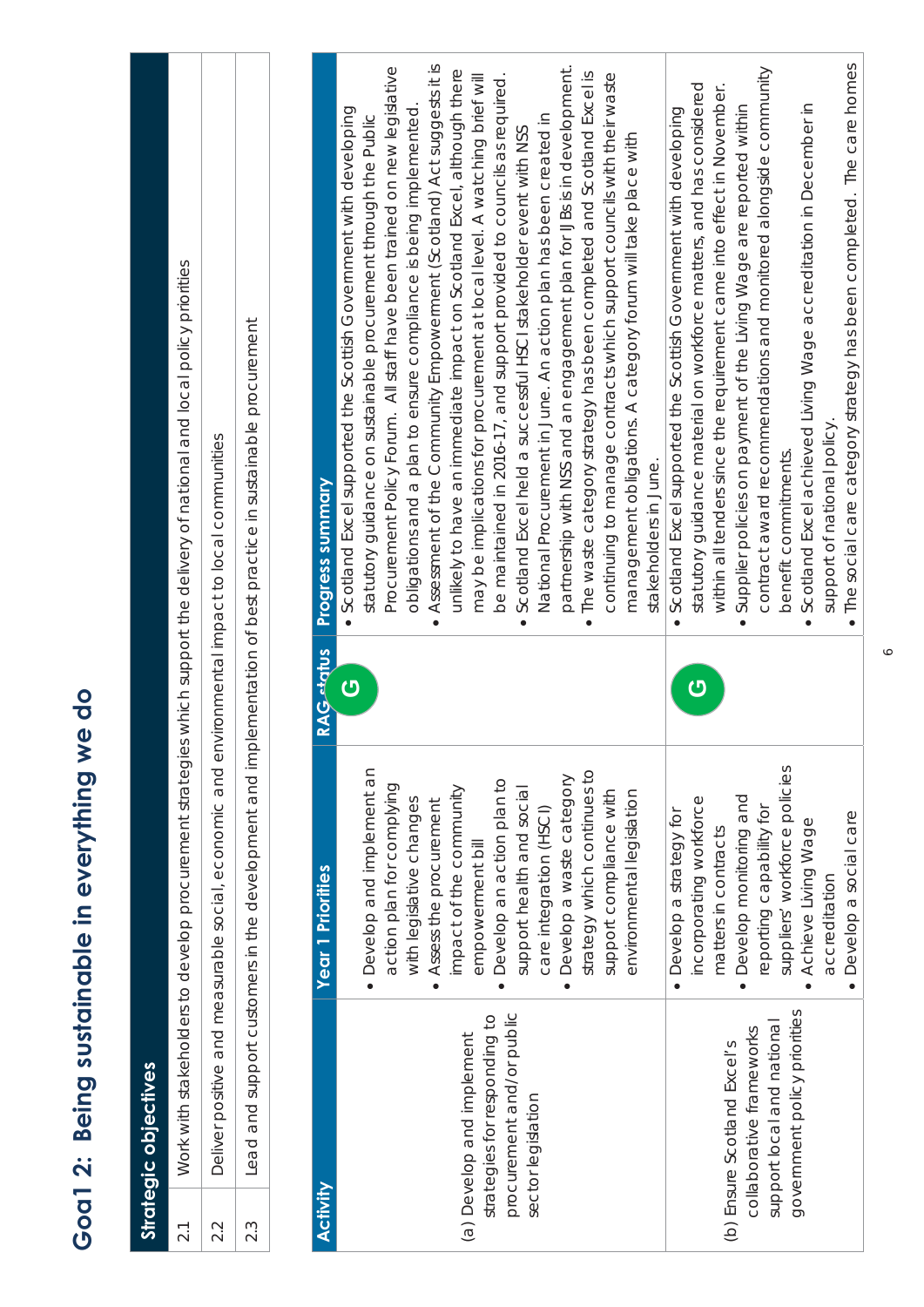|                             | category strategy which       | for adults with learning disabilities framework awarded in June was                          |                                                                             |
|-----------------------------|-------------------------------|----------------------------------------------------------------------------------------------|-----------------------------------------------------------------------------|
|                             | continues to support          | developed around the national Keys to Life policy. Enhanced contract                         |                                                                             |
|                             | outcomes focused delivery     |                                                                                              | management services are now being provided to a number of councils          |
|                             | Roll out sector deliverables  | to support the National Care Home Contract.                                                  |                                                                             |
|                             | from the National             | Scotland Excel is continuing to participate in the Construction Review                       |                                                                             |
|                             | Construction review           | Delivery Group and communicate outcomes to the sector. Workshops                             |                                                                             |
|                             |                               | are being considered to support roll out to the sector in 2016-17.                           |                                                                             |
|                             |                               | • Local impact is considered as part of all contract strategy development.<br>$\overline{c}$ |                                                                             |
|                             | · Implement measures to       | Recent initiatives have included the development of opportunities for                        |                                                                             |
|                             | review and monitor local      | local producers in food contracts, and for third sector and supported                        |                                                                             |
|                             | impact within strategy        | businesses in furniture contracts.                                                           |                                                                             |
| (c) Ensure Scotland Excel's | development and ongoing       | Scotland Excel is continuing to incorporate community benefits into all                      |                                                                             |
| collaborative frameworks    | contract management           | relevant contracts, and data is collected and reported on a six monthly                      |                                                                             |
| support positive local      | Embed data collection and     |                                                                                              | basis. Enhancements to data collection and reporting processes will be      |
| economic outcomes           | reporting processes for       | considered in 2016-17.                                                                       |                                                                             |
|                             | community benefits            | Scotland Excel's customer account managers provide quarterly reports                         |                                                                             |
|                             | Pilot a local project to      |                                                                                              | to councils on local suppliers and community benefits. A pilot project with |
|                             | encourage SME participation   | Comhairle nan Eilean Siar modelled an approach for working directly                          |                                                                             |
|                             | in national contracts         | with councils to support SMEs, and consideration will be given to                            |                                                                             |
|                             |                               | extending this to other councils in 2016-17.                                                 |                                                                             |
| (d) Ensure Scotland Excel's | Continue to support local     |                                                                                              |                                                                             |
| collaborative frameworks    | authority compliance with     | · Scotland Excel is continuing to support the Scottish Government and Zero<br><mark>ු</mark> |                                                                             |
| support local government    | climate change targets and    | Waste Scotland with plans to create a National Brokerage to recover                          |                                                                             |
| environmental duties and    | efforts to recover value from | greater value from waste across the public sector.                                           |                                                                             |
| policies                    | waste                         |                                                                                              |                                                                             |
|                             |                               |                                                                                              |                                                                             |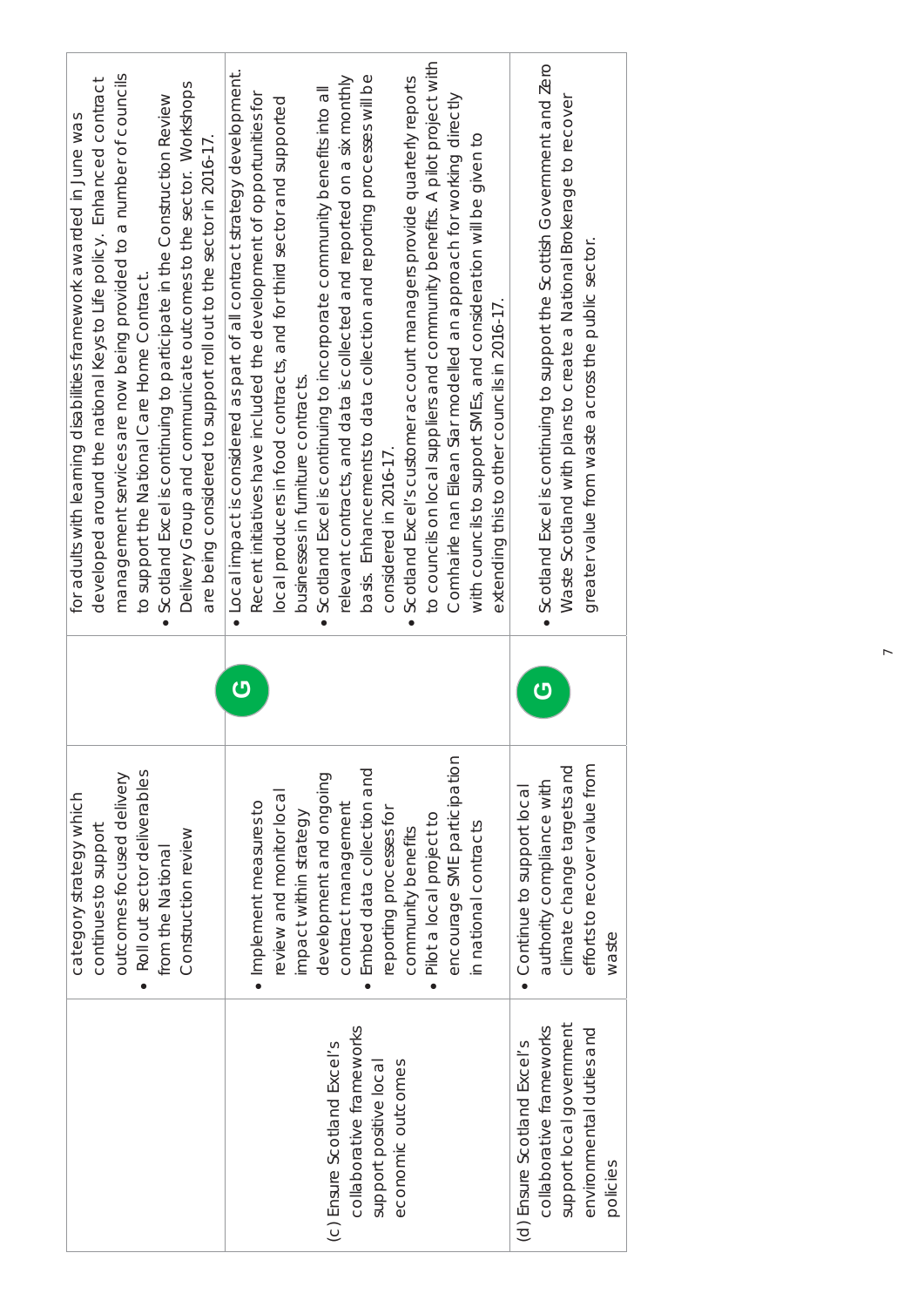| strategy will be developed during 2016-17 to provide practical guidance<br>policy and best practice working groups, and has supported updates to<br>Scotland Excel supported the sector roll out of national training and e-<br>development of statutory guidance on sustainable procurement. A<br>• Scotland Excel is continuing to participate in Scottish Government's<br>the Sustainability Prioritisation Tool and Flexible Framework to reflect<br>learning tools for legislative changes, and will assess further support<br>• Scotland Excel's focus during 2015-16 has been supporting the<br>on all aspects of sustainable procurement.<br>required by the sector in 2016-17.<br>legislative changes. |
|-----------------------------------------------------------------------------------------------------------------------------------------------------------------------------------------------------------------------------------------------------------------------------------------------------------------------------------------------------------------------------------------------------------------------------------------------------------------------------------------------------------------------------------------------------------------------------------------------------------------------------------------------------------------------------------------------------------------|
| new procurement legislation<br>partners to develop, deliver<br>Develop an action plan to<br>guide practice across the<br>and promote sustainable<br>meeting obligations from<br>procurement strategy to<br>support stakeholders in<br>· Develop a sustainable<br>Continue to work with<br>procurement tools<br>sector                                                                                                                                                                                                                                                                                                                                                                                           |
| practice in sustainable<br>dissemination of best<br>development and<br>(e) Champion the<br>procurement                                                                                                                                                                                                                                                                                                                                                                                                                                                                                                                                                                                                          |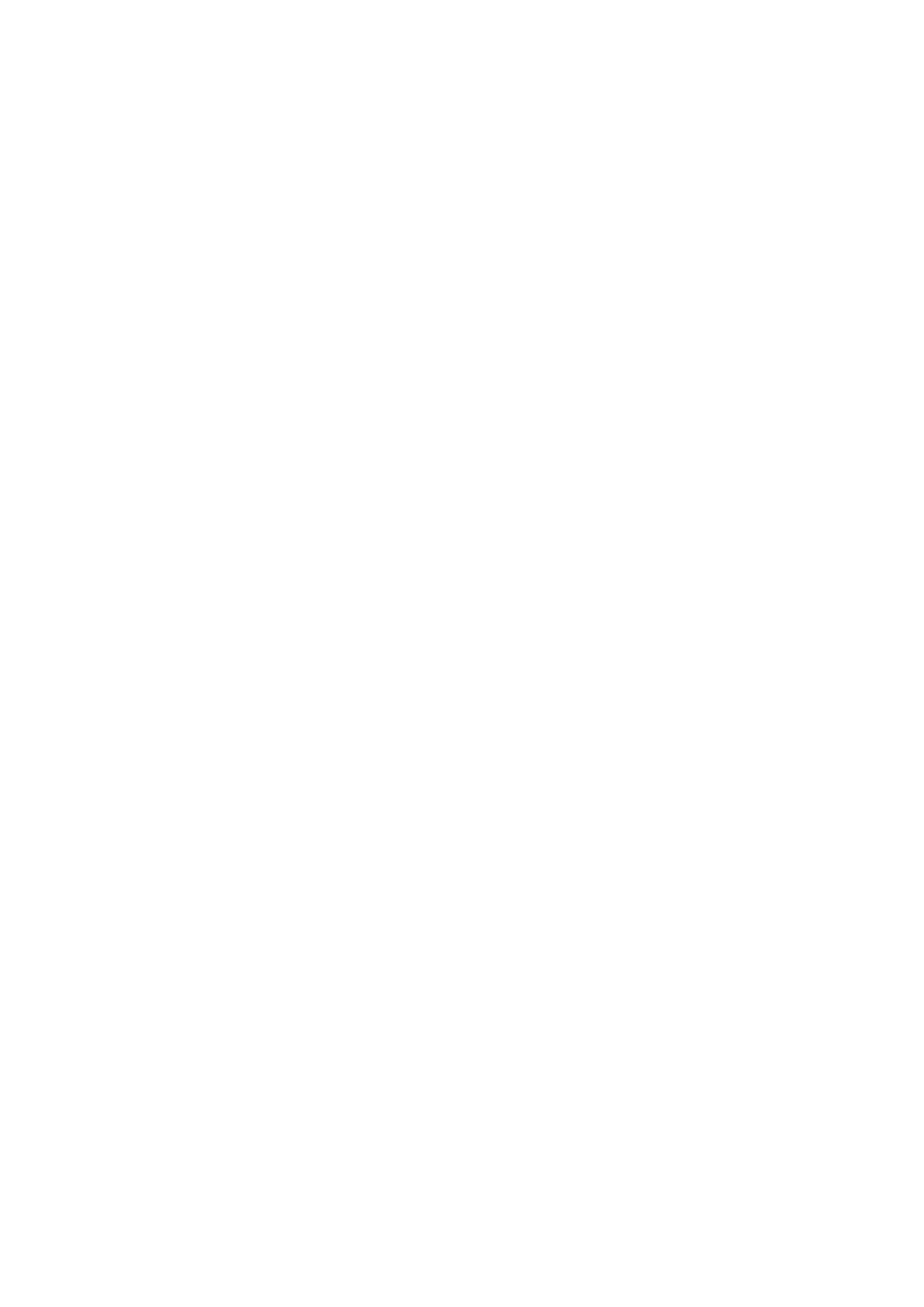|                 | Strategic objectives                                                                                                                                                                                                                                                                                                     |                                                                                                                                                                                                                                                                                                                                                                                                                                                                                                          |                         |                                                                                                                                                                                                                                                                                                                                                                                                                                                                                                                                                                                                                                                                                                                                                                                                                                                                                                                                                                                                                                                                                                                                                                                                                                                                                                                                                                                                                                                                                                                                                                                          |  |
|-----------------|--------------------------------------------------------------------------------------------------------------------------------------------------------------------------------------------------------------------------------------------------------------------------------------------------------------------------|----------------------------------------------------------------------------------------------------------------------------------------------------------------------------------------------------------------------------------------------------------------------------------------------------------------------------------------------------------------------------------------------------------------------------------------------------------------------------------------------------------|-------------------------|------------------------------------------------------------------------------------------------------------------------------------------------------------------------------------------------------------------------------------------------------------------------------------------------------------------------------------------------------------------------------------------------------------------------------------------------------------------------------------------------------------------------------------------------------------------------------------------------------------------------------------------------------------------------------------------------------------------------------------------------------------------------------------------------------------------------------------------------------------------------------------------------------------------------------------------------------------------------------------------------------------------------------------------------------------------------------------------------------------------------------------------------------------------------------------------------------------------------------------------------------------------------------------------------------------------------------------------------------------------------------------------------------------------------------------------------------------------------------------------------------------------------------------------------------------------------------------------|--|
| 3.1             |                                                                                                                                                                                                                                                                                                                          | Work with customers to develop and implement bespoke                                                                                                                                                                                                                                                                                                                                                                                                                                                     |                         | plans for maximising the value of our services                                                                                                                                                                                                                                                                                                                                                                                                                                                                                                                                                                                                                                                                                                                                                                                                                                                                                                                                                                                                                                                                                                                                                                                                                                                                                                                                                                                                                                                                                                                                           |  |
| 3.2             | procurement / shared services                                                                                                                                                                                                                                                                                            | Develop robust communications strategies which support                                                                                                                                                                                                                                                                                                                                                                                                                                                   |                         | customer engagement and position Scotland Excel and its customers as leaders in public                                                                                                                                                                                                                                                                                                                                                                                                                                                                                                                                                                                                                                                                                                                                                                                                                                                                                                                                                                                                                                                                                                                                                                                                                                                                                                                                                                                                                                                                                                   |  |
| 3.3             |                                                                                                                                                                                                                                                                                                                          | Represent the views and needs of customers in the wider                                                                                                                                                                                                                                                                                                                                                                                                                                                  | stakeholder environment |                                                                                                                                                                                                                                                                                                                                                                                                                                                                                                                                                                                                                                                                                                                                                                                                                                                                                                                                                                                                                                                                                                                                                                                                                                                                                                                                                                                                                                                                                                                                                                                          |  |
|                 |                                                                                                                                                                                                                                                                                                                          |                                                                                                                                                                                                                                                                                                                                                                                                                                                                                                          |                         |                                                                                                                                                                                                                                                                                                                                                                                                                                                                                                                                                                                                                                                                                                                                                                                                                                                                                                                                                                                                                                                                                                                                                                                                                                                                                                                                                                                                                                                                                                                                                                                          |  |
| <b>Activity</b> |                                                                                                                                                                                                                                                                                                                          | <b>Year 1 Priorities</b>                                                                                                                                                                                                                                                                                                                                                                                                                                                                                 | <b>RAG status</b>       | Progress summary                                                                                                                                                                                                                                                                                                                                                                                                                                                                                                                                                                                                                                                                                                                                                                                                                                                                                                                                                                                                                                                                                                                                                                                                                                                                                                                                                                                                                                                                                                                                                                         |  |
| services        | delivery of first class customer<br>experience across all of our<br>management services that<br>(a) Develop and implement a<br>(b) Develop and implement a<br>stakeholder engagement<br>strategy that support the<br>individual needs of local<br>meet the collective and<br>portfolio of account<br>authority customers | and customer experience<br>• Develop a programme of<br>stakeholder engagement<br>each council and deliver<br>information reports in line<br>services in line with plans<br>management plans for<br>customer expectations<br>Develop a stakeholder<br>Develop and deliver a<br>· Complete stakeholder<br>improve all aspects of<br>engagement strategy<br>with customer needs<br>mapping and report<br>Deliver a project to<br>· Develop account<br>events in line with<br>suite of business<br>$\bullet$ | ⋖<br>ပ                  | The stakeholder engagement project is progressing well. Due to the size<br>A stakeholder engagement strategy encompassing all relationships and<br>projects looking at customer principles, senior stakeholders, stakeholder<br>February. Plans are being drafted for each council and will take effect<br>landscape, event management, web refresh, account management,<br>the European Single Procurement Document (ESPD). A programme of<br>Stakeholder mapping has been completed across the organisation to<br>account management reports as a result of customer feedback, and<br>Ongoing improvements have been made to the content of quarterly<br>events for 2016-17 is being developed in consultation with customers.<br>and complexity of the project, the work has been split into eight sub-<br>matters, community benefits, health and social care integration and<br>engage with their stakeholders, and develop value propositions. The<br>A number of seminars and workshops for procurement stakeholders<br>guidance of a new Customer Development Manager appointed in<br>findings have informed the stakeholder engagement project and a<br>have taken place during 2015-16, with themes including workforce<br>• An account planning methodology has been agreed under the<br>benchmark the strength of relationships, understand how teams<br>customer service activities will be completed by July 2016<br>report will be produced by July 2016.<br>will continue into 2016-17.<br>from 2016-17<br>$\bullet$<br>$\bullet$<br>$\bullet$<br>$\bullet$<br>$\bullet$ |  |
|                 |                                                                                                                                                                                                                                                                                                                          |                                                                                                                                                                                                                                                                                                                                                                                                                                                                                                          |                         | CRM and collaborative tools.                                                                                                                                                                                                                                                                                                                                                                                                                                                                                                                                                                                                                                                                                                                                                                                                                                                                                                                                                                                                                                                                                                                                                                                                                                                                                                                                                                                                                                                                                                                                                             |  |

## Goa1 3: Placing customers at the heart of our business **Goa1 3: Placing customers at the heart of our business**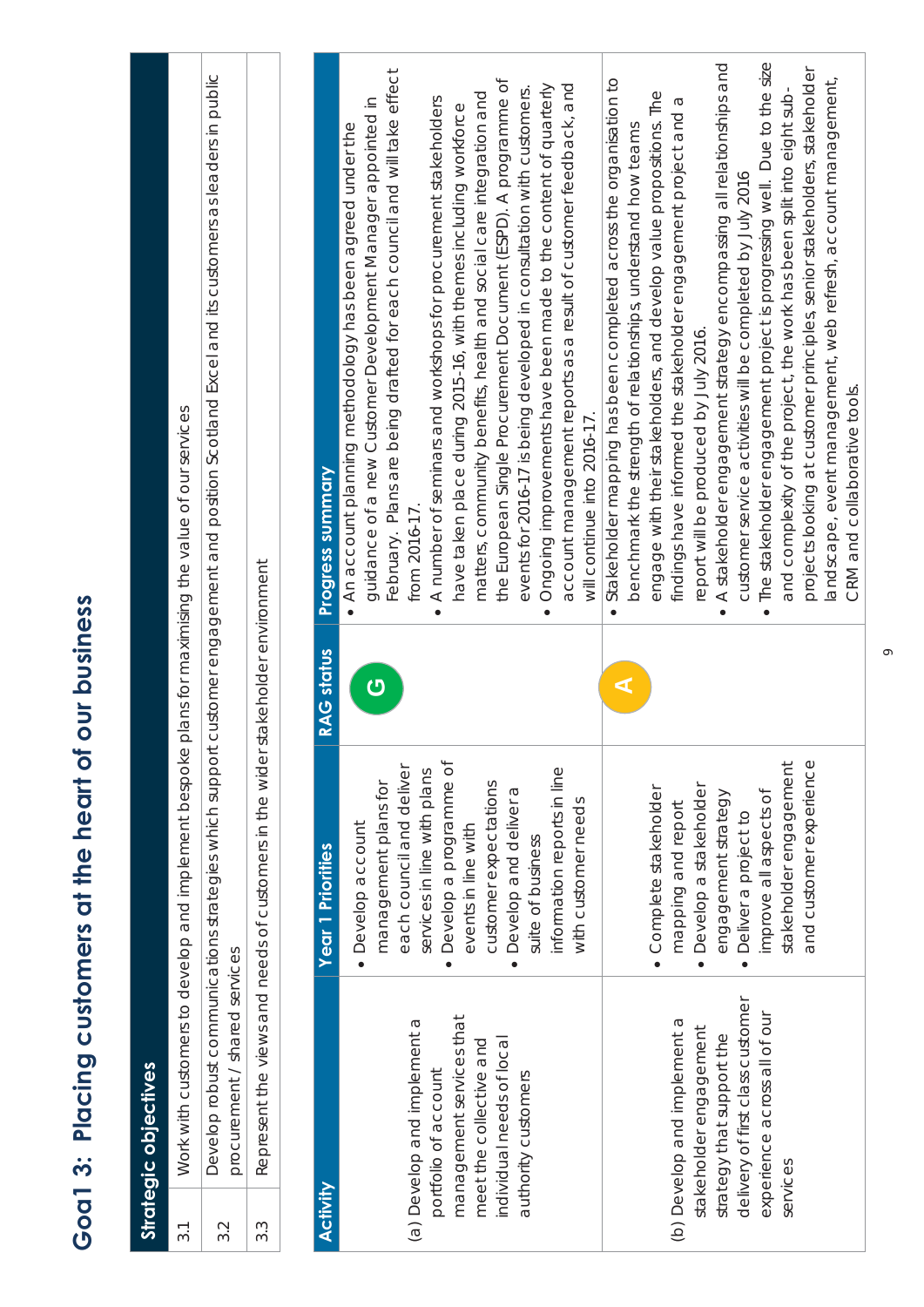| redevelopment were extended into 2016-17 to incorporate a number of<br>end of May and will be re-launched in early June. Initial timescales for<br>Development of the Scotland Excel website will be completed by the<br>A marketing and communications strategy and rolling plan has been<br>Scotland Excel is continuing to mitigate communication risks through<br>profile through media relations and public affairs. A specialist media<br>developed, incorporating an increased focus on raising corporate<br>additional enhancements in response to customer feedback<br>and communications officer will join the team in May 2016<br>meticulous handling of media enquiries in line with policy<br>$\bullet$<br>$\bullet$<br>$\bullet$ | capability assessments funded by the Scottish Government. There is stiff<br>andlord, the Wheatley Group, as an associate member. A strategy is in<br>campaign, attendance at the Chartered Institute of Housing Scotland<br>including Procurement for Housing and Scottish Procurement Alliance.<br>£500 and rise in line with the value obtained by members. All contract<br>and<br>developed based on contract usage. Entry level fees now begin at<br>information is now accessible through the Scotland Excel website<br>However, Scotland Excel has secured the country's largest social<br>Conference in Edinburgh on 1-2 March, and seven procurement<br>A segmented charging model for associate members has been<br>competition in this sector from other procurement organisations<br>the national Catalogue Content Management (CCM) system.<br>Pilot initiatives to support recruitment have included a mailing<br>development to support further recruitment efforts in 2016-17.<br>$\bullet$<br>$\bullet$ | at the<br>Scotland Excel hosts steering group meetings with council procurement<br>representatives for contract delivery, procurement reform and learning<br>The wider stakeholder landscape been mapped and responsibility for<br>organisations has been assigned. All plans will be completed by May<br>developing engagement plans and managing relationships with key<br>stakeholder workshops take place to discuss key procurement issues.<br>Scotland Excel continues to represent the sector in all key national<br>procurement forums. Regular meetings take place with Centre of<br>Expertise partners to explore opportunities for cross-sector working.<br>and development. Executive Team members rotate attendance<br>Scottish Local Government Procurement Forum (SLGPF). Regular<br>and reviewed quarterly by the Senior Management Team<br>$\bullet$<br>$\bullet$ |
|------------------------------------------------------------------------------------------------------------------------------------------------------------------------------------------------------------------------------------------------------------------------------------------------------------------------------------------------------------------------------------------------------------------------------------------------------------------------------------------------------------------------------------------------------------------------------------------------------------------------------------------------------------------------------------------------------------------------------------------------|-------------------------------------------------------------------------------------------------------------------------------------------------------------------------------------------------------------------------------------------------------------------------------------------------------------------------------------------------------------------------------------------------------------------------------------------------------------------------------------------------------------------------------------------------------------------------------------------------------------------------------------------------------------------------------------------------------------------------------------------------------------------------------------------------------------------------------------------------------------------------------------------------------------------------------------------------------------------------------------------------------------------------|------------------------------------------------------------------------------------------------------------------------------------------------------------------------------------------------------------------------------------------------------------------------------------------------------------------------------------------------------------------------------------------------------------------------------------------------------------------------------------------------------------------------------------------------------------------------------------------------------------------------------------------------------------------------------------------------------------------------------------------------------------------------------------------------------------------------------------------------------------------------------------|
| $\mathbf C$                                                                                                                                                                                                                                                                                                                                                                                                                                                                                                                                                                                                                                                                                                                                    | ⋖                                                                                                                                                                                                                                                                                                                                                                                                                                                                                                                                                                                                                                                                                                                                                                                                                                                                                                                                                                                                                       | ෆ                                                                                                                                                                                                                                                                                                                                                                                                                                                                                                                                                                                                                                                                                                                                                                                                                                                                                  |
| arising from Scotland Excel<br>refreshed Scotland Excel's<br>Develop a marketing and<br>communications strategy<br>Monitor and manage all<br>Complete and launch a<br>communications risks<br>contracts/activities<br>web presence<br>and plan<br>$\bullet$<br>$\bullet$                                                                                                                                                                                                                                                                                                                                                                                                                                                                       | customer base to develop<br>Review and segment the<br>support recruitment and<br>Develop a strategy to<br>retention of associate<br>a tiered membership<br>associate member<br>members<br>offering<br>$\bullet$                                                                                                                                                                                                                                                                                                                                                                                                                                                                                                                                                                                                                                                                                                                                                                                                         | procurement programme<br>· Establish forums to gather<br>within the national public<br>stakeholder landscape<br>Represent sector views<br>sector views and share<br>engagement plans<br>Map the wider<br>and develop<br>information<br>$\bullet$<br>$\bullet$                                                                                                                                                                                                                                                                                                                                                                                                                                                                                                                                                                                                                      |
| strategy that enhances and<br>corporate communications<br>(c) Develop and implement a<br>protects Scotland Excel's<br>corporate reputation                                                                                                                                                                                                                                                                                                                                                                                                                                                                                                                                                                                                     | model for associate members<br>which delivers clear business<br>(d) Develop and implement a<br>and financial benefits to<br>Scotland Excel and the<br>membership base                                                                                                                                                                                                                                                                                                                                                                                                                                                                                                                                                                                                                                                                                                                                                                                                                                                   | programme for engaging with<br>ensure Scotland Excel has the<br>right partnerships in place to<br>(e) Develop and implement a<br>the wider public sector to<br>support the needs of its<br>customers                                                                                                                                                                                                                                                                                                                                                                                                                                                                                                                                                                                                                                                                               |

10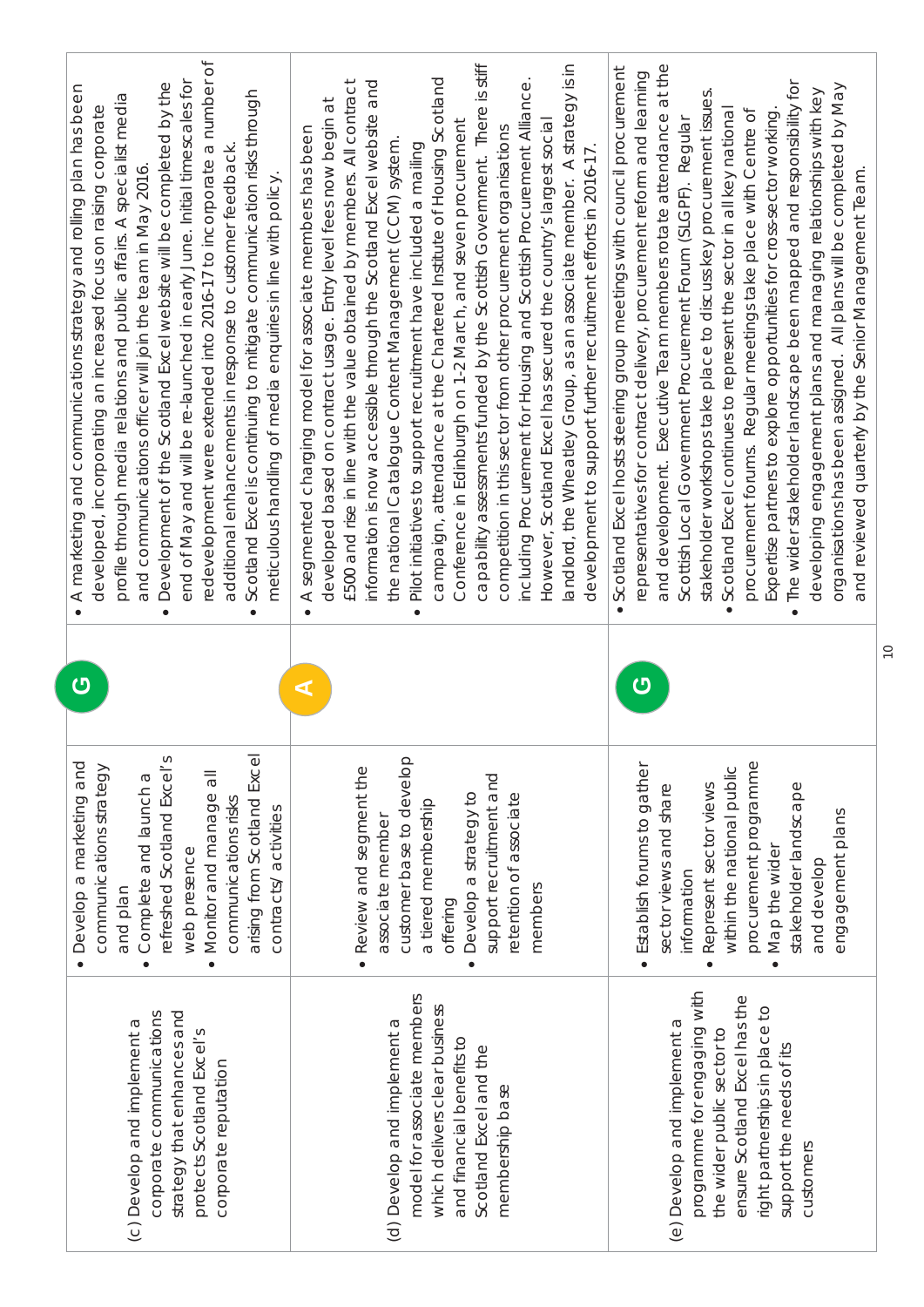| moding the partner of choice to be the partner of the partner of the partner of choices |
|-----------------------------------------------------------------------------------------|
|                                                                                         |
|                                                                                         |
| J<br>C<br>Č<br>J                                                                        |
| ā<br>Ĵ                                                                                  |
|                                                                                         |
| ä                                                                                       |
|                                                                                         |
|                                                                                         |
| (                                                                                       |

**Strategic objectives** 

Strategic objectives

| 4.1              |                                                                                                                                       |                                                                                                                                                                                                                                                              |                   | Implement organisational development policies which support a highly skilled, motivated and engaged workforce                                                                                                                                                                                                                                                                                                                                                                                                                                                                                                                                                                                                                                                               |
|------------------|---------------------------------------------------------------------------------------------------------------------------------------|--------------------------------------------------------------------------------------------------------------------------------------------------------------------------------------------------------------------------------------------------------------|-------------------|-----------------------------------------------------------------------------------------------------------------------------------------------------------------------------------------------------------------------------------------------------------------------------------------------------------------------------------------------------------------------------------------------------------------------------------------------------------------------------------------------------------------------------------------------------------------------------------------------------------------------------------------------------------------------------------------------------------------------------------------------------------------------------|
| 4.2              |                                                                                                                                       |                                                                                                                                                                                                                                                              |                   | Implement best practice processes and technology which support the efficient and effective delivery of services to customers                                                                                                                                                                                                                                                                                                                                                                                                                                                                                                                                                                                                                                                |
| $4.\overline{3}$ | Scotland Excel's future                                                                                                               |                                                                                                                                                                                                                                                              |                   | Implement robust strategies, governance, risk management and funding models which demonstrate a measurable return on investment and secure                                                                                                                                                                                                                                                                                                                                                                                                                                                                                                                                                                                                                                  |
|                  |                                                                                                                                       |                                                                                                                                                                                                                                                              |                   |                                                                                                                                                                                                                                                                                                                                                                                                                                                                                                                                                                                                                                                                                                                                                                             |
| <b>Activity</b>  |                                                                                                                                       | <b>Year 1 Priorities</b>                                                                                                                                                                                                                                     | <b>RAG status</b> | <b>Progress summary</b>                                                                                                                                                                                                                                                                                                                                                                                                                                                                                                                                                                                                                                                                                                                                                     |
|                  | development, performance<br>(a) Develop and implement a<br>strategy to support staff<br>recruitment, retention,<br>and engagement     | strategy including a review<br>plan to support all business<br>· Develop a rolling resource<br>of the careers microsite<br>· Develop a recruitment<br>areas and activities                                                                                   | $\mathbf{r}$      | function. The model will be adapted for other areas of the organisation<br>• A recruitment strategy is in development and Scotland Excel's careers<br>microsite will be refreshed following the launch of the new corporate<br>A rolling resource plan is in place for the strategic procurement<br>during 2016-17.<br>website                                                                                                                                                                                                                                                                                                                                                                                                                                              |
|                  | continuous improvement of<br>programmes to support the<br>(b) Develop and implement<br>systems and processes<br>business performance, | transformation programme<br>key development priorities<br>• Develop proposals for the<br>future of Scotland Excel's<br>and implement plans for<br>in line with agreed plans<br>· Develop an ICT strategy<br>• Deliver Scotland Excel's<br>ICT infrastructure | $\overline{c}$    | infrastructure proposals based on an analysis of ICT requirements across<br>transformation programme. A review is being undertaken to determine<br>· Progress has been made across the six projects within Scotland Excel's<br>completion by the end of May, and a requirements specification for<br>. The ICT strategy was completed in December. Key development<br>the organisation. Their report is expected in April and will include<br>management and reporting tools. The website is scheduled for<br>· Technology company SCC have been engaged to develop<br>priorities were agreed as being the website and spend data<br>the shape and priorities for the programme in Year 2.<br>estimated migration and operational costs.<br>data management is in progress. |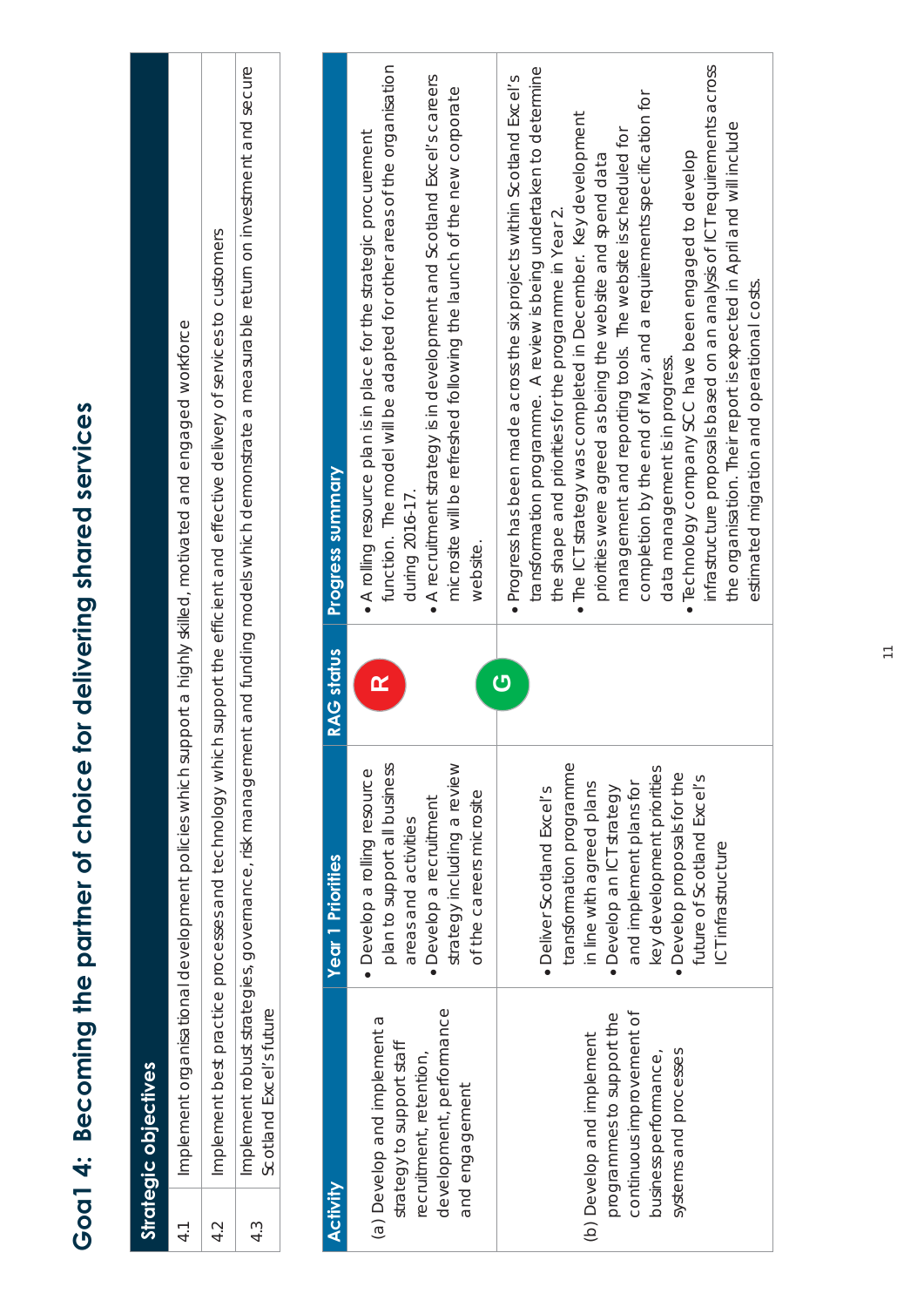| colleagues from Renfrewshire Council. Terms of reference for the Chief<br>• Risks are being monitored, managed and reported in line with the new<br>methodology. At the request of joint committee members, reports will<br>A full review of contract policies, procedures and documentation has<br>Executive Officers Management Group (CEOMG) are being updated<br>now show variance in risk assessments due to mitigations put in place<br>A quarterly performance reporting methodology and template has<br>transformation programme. A review of key policies for absence<br>Scotland Excel is reviewing governance arrangements with legal<br>management and flexitime has been completed and a plan for<br>and action is being taken to revitalise membership of this group.<br>been completed as part of the governance project within the<br>reviewing other corporate/HR policies has been developed<br>been developed and will take full effect from April 2016.<br>by Scotland Excel<br>$\bullet$<br>$\bullet$ | participating councils with access to market reports. The opportunity to<br>provide more extensive business intelligence services for councils will be<br>• A review of data, information and intelligence resources has been<br>management and reporting tools are being developed as an ICT<br>completed as part of the business intelligence project within the<br>An agreement with Keynote has been established to provide<br>transformation programme. Systems requirements for data<br>investigated in 2016-17.<br>priority project<br>$\bullet$ | Additional funding was agreed by the Joint Committee for the delivery<br>long term sustainability including investigation of chargeable services,<br>Further work is required to develop a funding model which supports<br>rebates, supplier levies and/or expansion of the associate member<br>of Reform and Learning and Development services<br>base. |
|----------------------------------------------------------------------------------------------------------------------------------------------------------------------------------------------------------------------------------------------------------------------------------------------------------------------------------------------------------------------------------------------------------------------------------------------------------------------------------------------------------------------------------------------------------------------------------------------------------------------------------------------------------------------------------------------------------------------------------------------------------------------------------------------------------------------------------------------------------------------------------------------------------------------------------------------------------------------------------------------------------------------------|---------------------------------------------------------------------------------------------------------------------------------------------------------------------------------------------------------------------------------------------------------------------------------------------------------------------------------------------------------------------------------------------------------------------------------------------------------------------------------------------------------------------------------------------------------|----------------------------------------------------------------------------------------------------------------------------------------------------------------------------------------------------------------------------------------------------------------------------------------------------------------------------------------------------------|
| $\overline{O}$                                                                                                                                                                                                                                                                                                                                                                                                                                                                                                                                                                                                                                                                                                                                                                                                                                                                                                                                                                                                             | <mark>ු</mark>                                                                                                                                                                                                                                                                                                                                                                                                                                                                                                                                          | ⋖                                                                                                                                                                                                                                                                                                                                                        |
| governance arrangements<br>• Agree a methodology for<br>· Develop a rolling plan for<br>· Review Scotland Excel's<br>· Implement and embed<br>quarterly performance<br>new risk management<br>reviewing policies and<br>methodology<br>processes<br>reporting                                                                                                                                                                                                                                                                                                                                                                                                                                                                                                                                                                                                                                                                                                                                                              | Develop an enhanced MI<br>expansion of the contract<br>· Review existing resources<br>and develop a plan and<br>systems requirements for<br>strategy to support the<br>managing data,<br>information and<br>intelligence<br>portfolio                                                                                                                                                                                                                                                                                                                   | funding model for Scotland<br>· Develop a sustainable<br>Excel                                                                                                                                                                                                                                                                                           |
| (c) Ensure that Scotland Excel<br>management and policies<br>effective governance, risk<br>delivers its plans through                                                                                                                                                                                                                                                                                                                                                                                                                                                                                                                                                                                                                                                                                                                                                                                                                                                                                                      | (d) Develop and implement a<br>business intelligence within<br>Scotland Excel and across<br>analysing and distributing<br>strategy for gathering,<br>the sector                                                                                                                                                                                                                                                                                                                                                                                         | delivery model for Scotland<br>(e) Develop and implement a<br>sustainable funding and<br>clear, transparent and<br>Excel                                                                                                                                                                                                                                 |